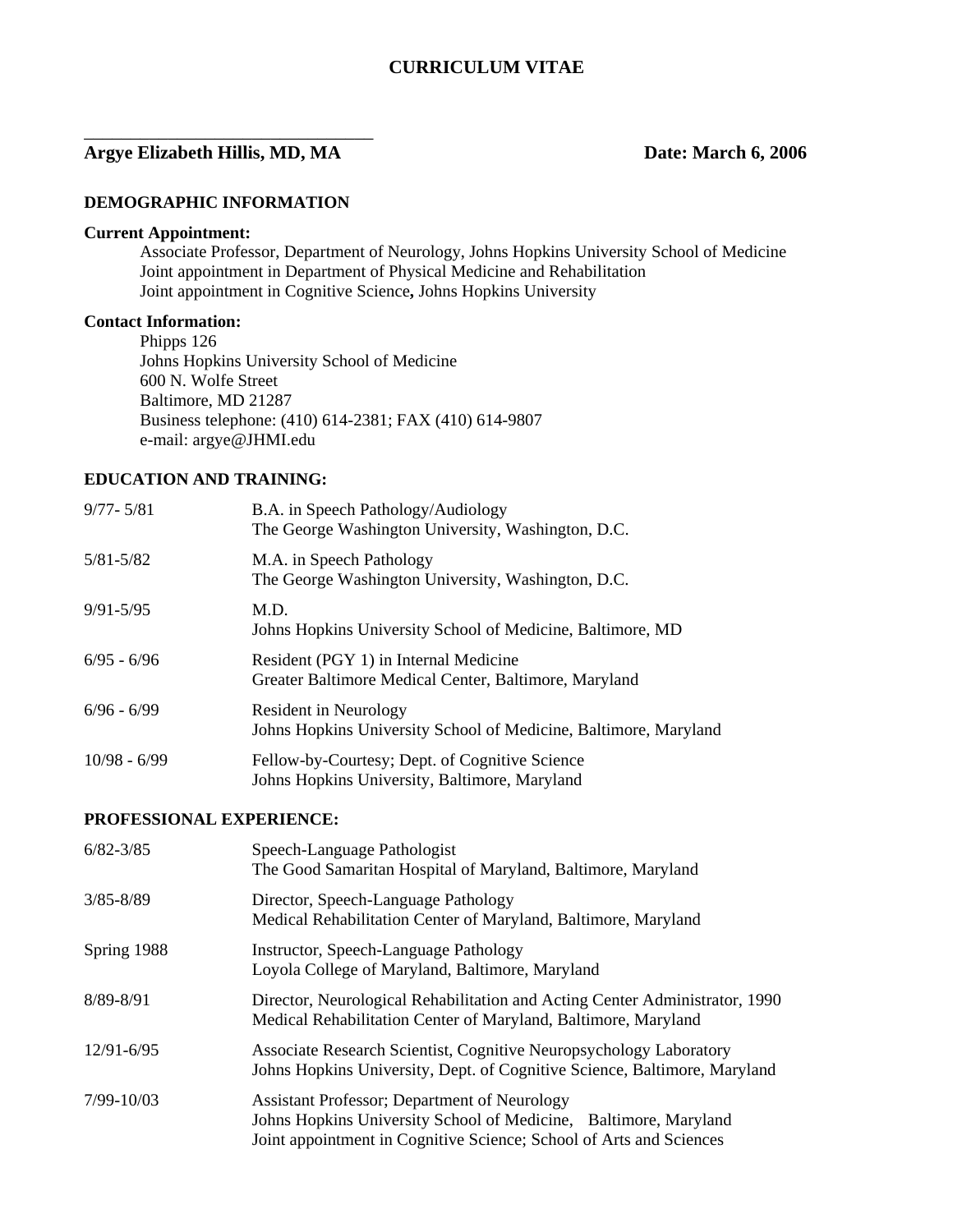| $11/03$ -present | Associate Professor; Department of Neurology                     |
|------------------|------------------------------------------------------------------|
|                  | Johns Hopkins University School of Medicine;                     |
|                  | Joint appointment in Cognitive Science, Johns Hopkins University |

11/04 to present Joint appointment in Physical Medicine and Rehabilitation

# **RESEARCH ACTIVITIES:**

Peer-reviewed Original Research Articles

- 1. Siebens H, **Hillis Trupe AE,** Cook F, Anshen S, Hanauer R, Oster G. Correlates and consequences of eating dependency in institutionalized elderly. J Am Geriatric Soc. 1986;34, 192-198.
- 2. Caramazza A, **Hillis AE.** The disruption of sentence production: Some dissociations. Brain and Language. 1989;36, 625-650.
- 3. **Hillis AE** (1989). Efficacy and generalization of treatment for aphasic naming errors. Arch Phys Med Rehab, 70, 632-636.
- 4. **Hillis AE**, Caramazza A. The graphemic buffer and attentional mechanisms. Brain and Language, 1989;36, 208-235.
- 5. Badecker W, **Hillis AE**, Caramazza A. Lexical morphology and its role in the writing process: Evidence from a case of acquired dysgraphia. Cognition, 1990;35, 205-244.
- 6. Caramazza A, **Hillis AE**. Where do semantic errors come from? Cortex, 1990;26, 95-122.
- 7. Caramazza A, **Hillis AE**. Spatial representation of words in the brain implied by studies of a unilateral neglect patient. Nature, 1990;346, 267-269.
- 8. Caramazza A, **Hillis AE**. Levels of representation, coordinate frames, and unilateral neglect. Cognitive Neuropsychology, 1990;7, 391-445.
- 9. Caramazza A, **Hillis AE**, Rapp BC, Romani C. The multiple semantics hypothesis: Multiple confusions? Cognitive Neuropsychology, 1990; 7, 161-190.
- 10. **Hillis AE**, Rapp BC, Romani C, Caramazza A. Selective impairment of semantics in lexical processing. Cognitive Neuropsychology, 1990;7, 191-244.
- 11. **Hillis AE**, Caramazza A. Mechanisms for accessing lexical representations for output: Evidence from a category-specific semantic deficit. Brain and Language, 1991; 40, 106-144.
- 12. Caramazza A, **Hillis AE**. Lexical organization of nouns and verbs in the brain. Nature, 1991;349,788-790
- 13. **Hillis AE**, Caramazza A. Category-specific naming and comprehension impairment: A double dissociation. Brain, 1991;114, 2081-2094.
- 14. **Hillis AE**, Caramazza A. Spatially-specific deficit to stimulus-centered letter shape representations in a case of "unilateral neglect". Neuropsychologia, 1991;29, 1223-1240.
- 15. **Hillis AE**. Facilitating written language. Clinics in Communciation Disorders, 1992;2, 19-33.
- 16. **Hillis AE**, Caramazza A. Not everything is the same: some things are worse than others. Brain and Language, 1992;43, 519-527.
- 17. **Hillis AE**. The role of models of language processing in rehabilitation of language impairments. Aphasiology, 1993;7, 5-26.
- 18. Rapp BC, **Hillis AE**, Caramazza A. The role of representations in cognitive theory: More on multiple semantics and the agnosias. Cognitive Neuropsychology, 1993;10, 235-249.
- 19. Caramazza A, **Hillis AE**. For a theory of remediation of cognitive deficits. Neuropsychological Rehabilitation, 1993;3, 217-234.
- 20. **Hillis AE**, Rapp BC, Caramazza A. Constraining claims about theories of semantic memory: More on unitary vs. multiple semantics. Cognitive Neuropsychology, 1995;12, 175-186.
- 21. **Hillis AE**, Caramazza A. Converging evidence for the interaction of semantic and phonological information in accessing lexical information for spoken output. Cognitive Neuropsychology, 1995;12, 187-227.
- 22. **Hillis AE**, Caramazza A. Spatially-specific deficits in processing graphemic representations in reading and writing. Brain and Language, 1995;48, 263-308.
- 23. **Hillis AE**, Caramazza A. Cognitive and neural mechanisms underlying visual and semantic processing. J Cognitive Neurosci, 1995;7, 457-478.
- 24. **Hillis AE**, Caramazza A. The representation of grammatical categories of words in the brain. J Cognitive Neurosci, 1995;7, 396-407.
- 25. **Hillis AE**, Benzing L, Epstein C, Lyketsos C. Cognitive gains and losses of patients with Alzheimer's Disease during frequent practice. Am J Speech Language Pathology, 1995; 4, 150-156.
- 26. **Hillis AE**, Caramazza A. A framework for interpreting distinct patterns of hemispatial neglect. Neurocase, 1995;1, 189-207.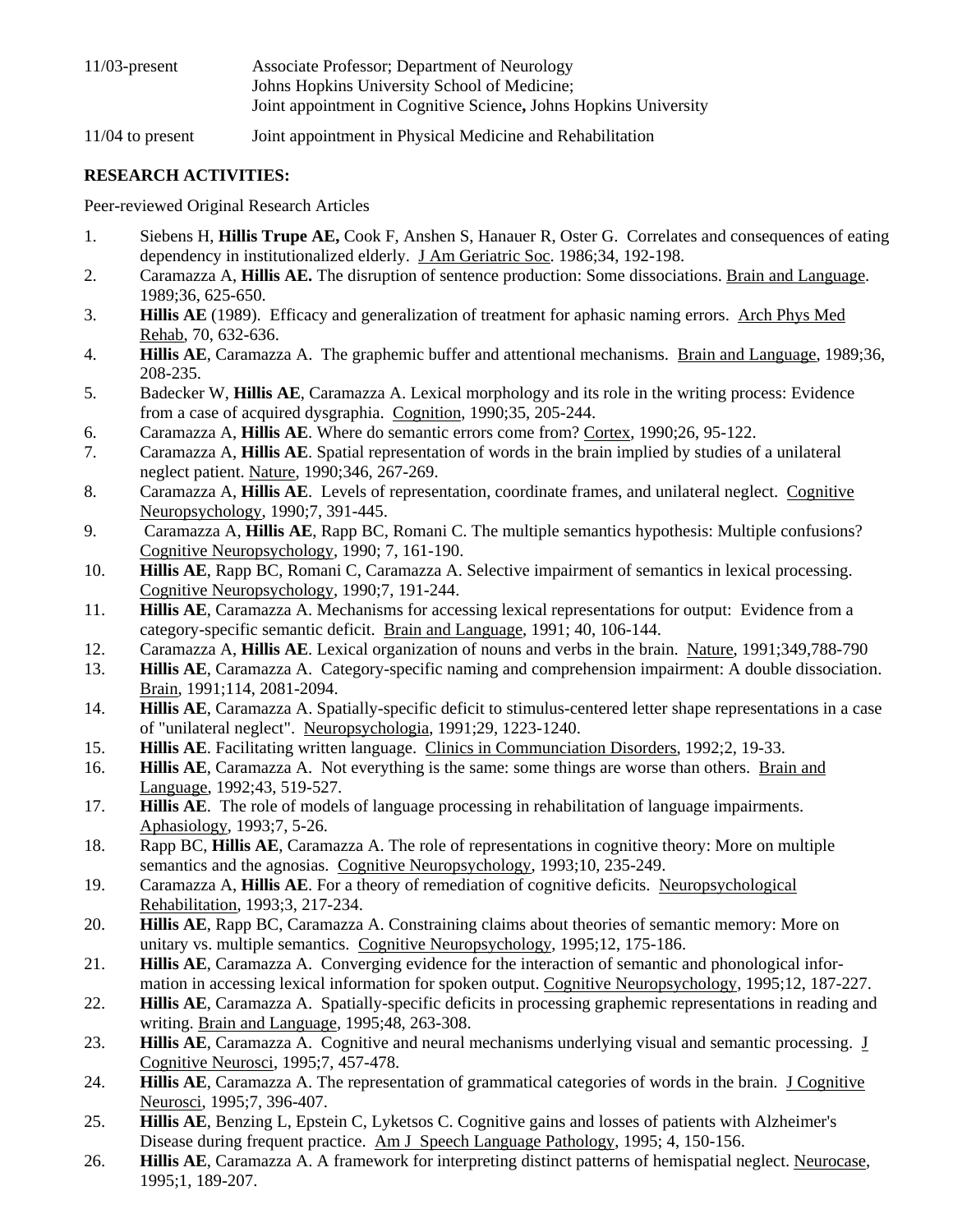- 27. **Hillis AE**, Caramazza A. The compositionality of lexical-semantic representations: clues from semantic errors in object naming. Memory, 1995;3, 333-358.
- 28. **Hillis AE**, Lenz FA, Zihr TA, Dougherty PM, Eckel TS, Jackson K. Hemispatial somatosensory and motor extinction after stereotactic thalamic lesions. Neurocase, 1998;4, 21-34.
- 29. **Hillis AE**. Treatment of naming disorders: new issues regarding old therapies. J Int Neuropsychological Soc, 1998;4, 648-660.
- 30. **Hillis AE**, Rapp B, Benzing L, Caramazza A. Dissociable coordinate frames of unilateral spatial neglect: viewer-centered neglect. Brain and Cognition, 1998; 37, 491-526.
- 31. **Hillis AE**, Rapp BC. Dissociable reference frames of neglect: A comment on Farah, Brunn, Wallace, Wong, Carpenter (1990). Neuropsychologia, 1998; 36, 1257-62,
- 32. **Hillis AE**, Mordkoff T, Caramazza A. Mechanisms of spatial attention revealed by hemispatial nelgect. Cortex, 1999; 35, 433-442.
- 33. **Hillis AE**, Rapp BC, Caramazza A. When a rose is a rose in speaking but a tulip in writing. 1999; Cortex, 35, 337-356.
- 34. **Hillis AE**, Selnes O. Cases of aphasia or neglect due to Creutzfeldt-Jakob Disease. Aphasiology, 1999;13, 743-754
- 35. **Hillis AE**, Boatman D, Hart J , Gordon B. Making sense out of jargon: a neurolinguistic and computational account of jargon aphasia. Neurology, 1999; 53, 1813-1824.
- 36. **Hillis AE**, Anderson NB, Sampath P, Rigamonti D. Cognitive impairments after surgical repair of ruptured and unruptured aneurysms. J Neurol, Neurosurg, Psych, 2000:69, 608-615.
- 37. **Hillis AE**, Wang P, Beauchamp N, Barker P, Gordon B, Wityk R. Magnetic resonance perfusion imaging: a new method for localizing regions of brain dysfunction associated with specific lexical impairments? Aphasiology, 2000;14, 471-483.
- 38. **Hillis AE**, Barker P, Beauchamp N, Gordon B, Wityk R. MR perfusion imaging reveals regions of hypoperfusion associated with aphasia and neglect. Neurology, 2000;55, 782-788.
- 39. Selnes O, **Hillis AE**. Patient Tan Revisited: A case of atypical Global aphasia? J History Neurosciences, 2000; 9, 233-237.
- 40. **Hillis AE**, Barker P, Beauchamp N, Winters B, Mirski M, Wityk R. Restoring blood pressure reperfused Wernicke's area and improved language, Neurology, 2001;56, 670-672.
- 41. Worrall B, Farace E, **Hillis AE**, Hutson RK, Saver J, Wityk R, Johnston KC, Haley EC. Correlation of aphasia and /or neglect with cortical infarction in a subpopulation of RANTTAS. J Cerebrovascular Disease, 2001;11, 257-264.
- 42. Wityk RJ, Goldsborough MA, **Hillis AE**, Beauchamp N, Barker P, Borowicz L, McKhann G. Diffusionand perfusion-weighted brain magnetic resonance imaging in patients with neurologic complications after cardiac surgery. Arch Neurol, 2001;58, 571-576.
- 43. **Hillis AE**, Kane A, Barker P, Beauchamp N, Wityk R. Neural substrates of the cognitive processes underlying reading: evidence from Magnetic Resonance Perfusion Imaging in hyperacute stroke, Aphasiology, 2001;15, 919-931.
- 44. **Hillis AE**, Wityk RJ, Tuffiash E, Beauchamp NJ, Jacobs MA, Barker PB, Selnes OA. Hypoperfusion of Wernicke's area predicts severity of semantic deficit in acute stroke. Ann Neurol, 2001;50, 561-566.
- 45. **Hillis AE,** Kane A, Tuffiash E, Ulatowski JA, Barker P, Beauchamp N, Wityk R. Reperfusion of specific brain regions by raising blood pressure restores selective language functions in subacute stroke. Brain and Language, 2002;79, 495-510.
- 46. **Hillis AE,** Wityk RJ, Barker PB, Beauchamp NJ, Gailloud P, Murphy K, Cooper O, Metter EJ. Subcortical aphasia and neglect in acute stroke: the role of cortical hypoperfusion, Brain, 2002;125, 1094-1104.
- 47. **Hillis AE**, Kane A, Tuffiash E, Beauchamp N, Barker PB, Jacobs MA, Wityk R. Neural substrates of the cognitive processes underlying spelling: Evidence from MR diffusion and perfusion imaging. Aphasiology, 2002;16, 425-438.
- 48. **Hillis AE** Heidler J. Mechanisms of early aphasia recovery: evidence from MR perfusion imaging. Aphasiology, 2002;16, 885-896.
- 49. Selnes OA, van Zijl P, Barker PB, **Hillis AE,** Mori S. MR Diffusion Tensor Imaging documented Arcuate Fasciculus lesion in a patient with normal repetition performance. Aphasiology, 2002;16, 897-902.
- 50. Gailloud P, **Hillis AE**, Perler B, Murphy KJ. . Vertebrobasilar stroke as late complication of a Blalock-Taussig shunt. Ann Neurol, 2002;52, 231-234.
- 51. **Hillis AE**, Tuffiash E, Wityk RJ, Barker PB. Regions of neural dysfunction associated with impaired naming of actions and objects in acute stroke. Cognitive Neuropsychology, 2002;19, 523-534.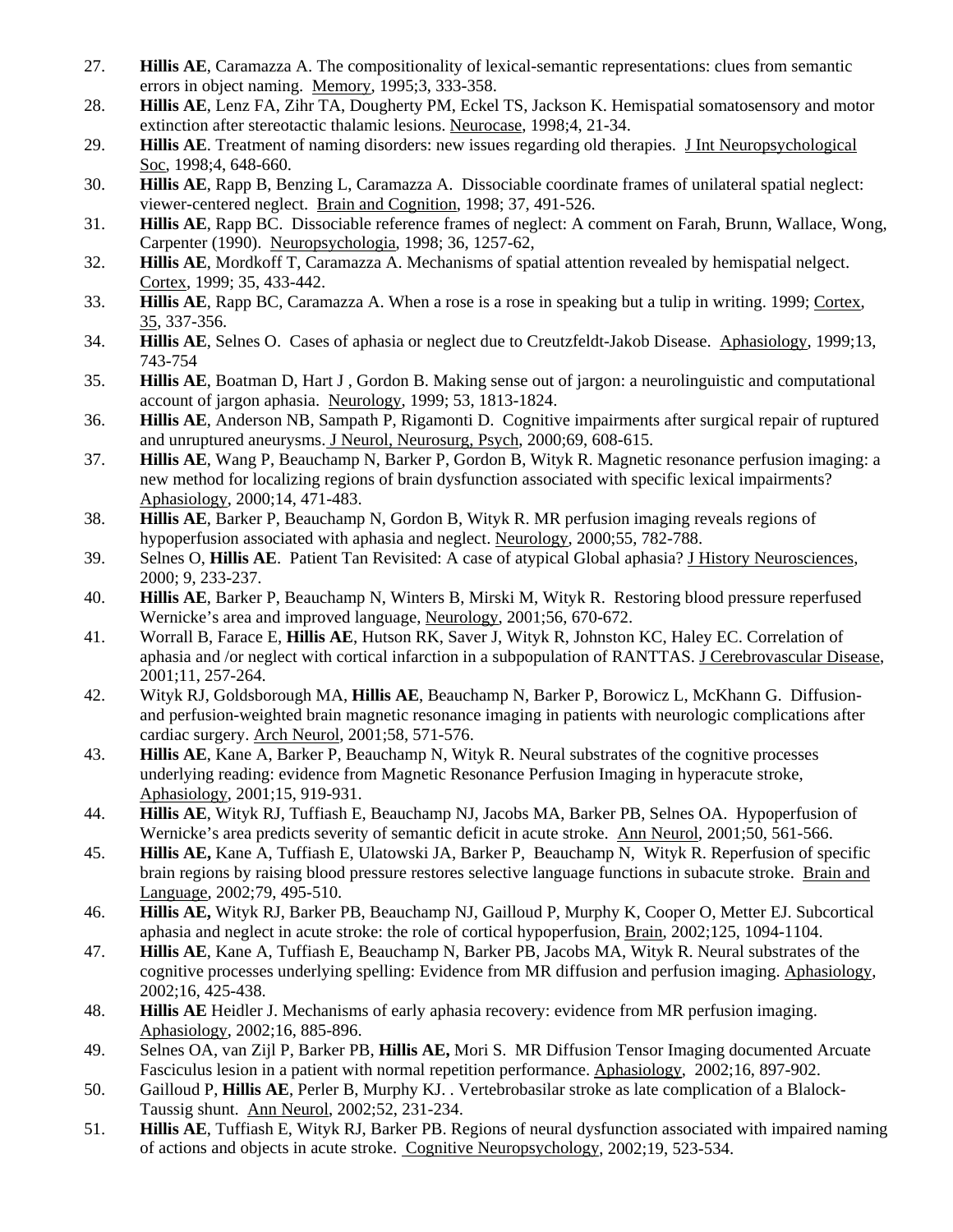- 52. **Hillis AE,** Tuffiash E, Caramazza A. Modality specific deterioration in oral naming of verbs. J Cognitive Neurosci, 2002;14, 1099-1108.
- 53. Restrepo L, Wityk RJ, Grega M, Borowicz L, Barker PB, Jacobs MA, Beauchamp NJ, **Hillis AE**, McKhann GM. Diffusion and perfusion weighted magnetic resonance imaging of the brain before and after coronary artery bypass grafting surgery. Stroke, 2002;33, 2909-2915.
- 54. Wityk R, **Hillis AE**, Beauchamp N, Barker PB, Rigamonti D. Perfusion-weighted MRI in adult moyamoya syndrome: characteristic patterns and change after surgical intervention: case report. Neurosurgery, 2002;51, 1499-1506.
- 55. **Hillis AE**, Wityk R, Barker PB, Caramazza A. Neural regions essential for writing verbs. Nature Neuroscience, 2003;6, 19-20.
- 56. **Hillis AE,** Ulatowski JA, Barker PB, Torbey M, Ziai W, Beauchamp N, Oh S, Wityk R. A pilot randomized trial of induced blood pressure elevation: Effects on function and focal perfusion in acute and subacute stroke. Cerebrovascular Diseases, 2003;16: 236-246.
- 57. Tuffiash E, Tamargo R, **Hillis AE.** Craniotomy for repair of unruptured aneurysms does not result in cognitive dysfunction. Stroke, 2003;34, 2195-2199.
- 58. **Hillis AE**, Wityk RJ, Barker PB, Ulatowski JA, Jacobs MA. Change in perfusion in acute nondominant hemisphere stroke may be better estimated by tests of hemispatial neglect than by the NIHSS, Stroke, 2003;34, 2392-2398.
- 59. **Hillis AE,** Wityk RJ, Ulatowski JA, Beauchamp N, Jacobs M, Barker PB. MR perfusion weighted imaging as a marker of treatment response in acute and subacute stroke. Neuroradiology, 2004;46, 31-39.
- 60. **Hillis AE,** Oh S, Ken L. Deterioration of naming nouns versus verbs in primary progressive aphasia. Ann Neurol, 2004;55, 268-275.
- 61. Breese EL, **Hillis AE.** Auditory comprehension: is multiple choice really good enough? Brain and Language, 2004;89, 3-8.
- 62. **Hillis AE**, Barker PB, Wityk RJ, Aldrich E, Restrepo L, Breese EL, Work M. Variability in subcortical aphasia is due to variable sites of cortical hypoperfusion. Brain and Language, 2004;89, 524-530.
- 63. **Hillis AE,** Work M, Breese EL, Barker PB, Jacobs MA, Maurer K. Re-examining the brain regions crucial for orchestrating speech articulation. Brain, 2004;127, 1479-1487.
- 64. **Hillis AE,** Chang S, Breese E. The crucial role of posterior frontal regions in modality specific components of the spelling process. Neurocase, 2004;10, 157-87.
- 65. Duinkerke A, Williams MA, Rigamonti D, **Hillis AE** Cognitive recovery in idiopathic normal pressure hydrocephalus. Cognitive Behav Neurol, 2004;17, 179-184.
- 66. **Hillis AE,** Newhart M, Heidler J,Barker PB, Herskovits E, Degaonkar M. The roles of the "visual word form area" in reading. NeuroImage, 2005;24, 548-559.
- 67. Hussain NS, Rumbaugh J, Kerr D, Nath A, **Hillis AE**. The effects of prednisone and plasma exchange on cognitive impairment in Hashimoto's encephalopathy. Neurology, 2005; 64, 165-166.
- 68. Reineck L, Agarwal S, **Hillis AE.** The "diffusion-clinical mismatch" predicts early language recovery in acute stroke. Neurology, 2005;64, 828-833.
- 69. **Hillis AE,** Newhart M, Heidler J, Barker PB, Degaonkar M. Anatomy of spatial attention: insights from perfusion imaging and hemispatial neglect in acute stroke. J Neurosci, 2005;25, 3161-3167.
- 70. **Hillis AE**, Newhart M, Heidler J, Marsh EB, Barker PB, Dagaonkar M. The neglected role of the right hemisphere in spatial representation of words for reading. Aphasiology, 2005;19, 225-238.
- 71. Charles R, **Hillis AE**. Posterior Cortical Atrophy: clinical presentation and cognitive deficits compared to Alzheimer's Disease. Behavioural Neurology, 2005;16, 15-23.
- 72. Marsh EB, **Hillis AE**. Cognitive and neural mechanisms underlying reading and naming: evidence from letter-by-letter reading and optic aphasia. Neurocase, 2005;11, 325-318.
- 73. Thomas G, McGirt MJ, Woodworth G, Heidler J, Rigamonti D, **Hillis AE**, Williams MA. Baseline neurospychological profile and cognitive response to CSF shunting for idiopathic normal pressure hydrocephalus. Dementia and Geriatric Cognitive Disorders. 2005;20, 163-8.
- 74. Huang H, Zhang J, Jiang H, Wakana S, Poetscher L, Miller MI, van Zijl PC, **Hillis AE**, Wityk R, Mori S. DTI tractography based parcellation of white matter: application to the mid-sagittal morphology of corpus callosum**.** Neuroimage, 2005; 26,195-205.
- 75. Chang S, Agarwal S, Williams MA, Rigamonti D, **Hillis AE**. Demographic factors influence cognitive recovery after shunt for normal pressure hydrocephalus. The Neurologist, 2006;12, 39-42.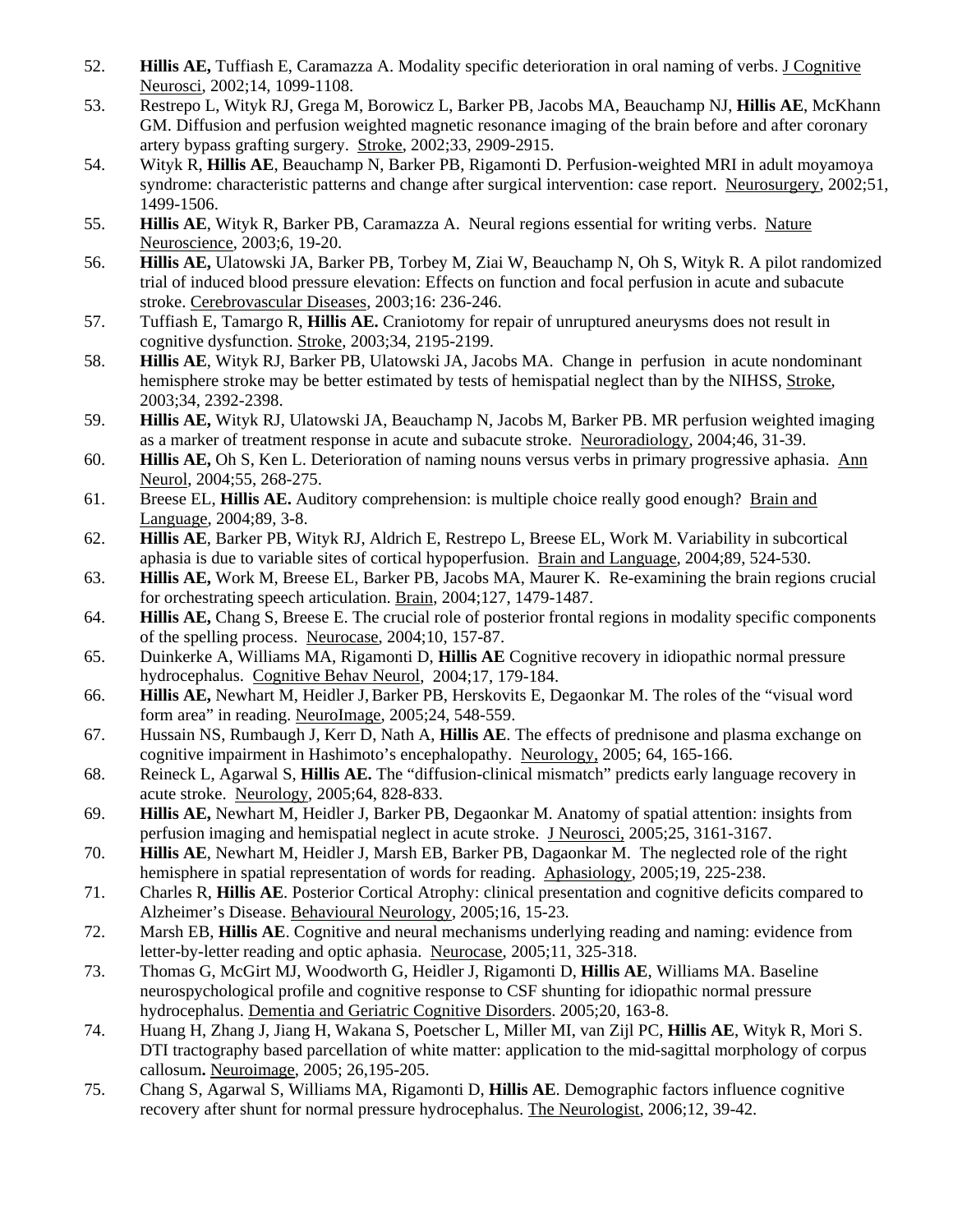## Original Research Articles In Press

- 1. **Hillis AE**, Heidler-Gary J, Newhart M, Chang S, Ken L , Bak T. (in press). Naming and comprehension in primary progressive aphasia: the influence of grammatical word class. Aphasiology.
- 2. Bilello M, Lao Z, Krejza J, **Hillis AE**, Herskovits E.H. (in press). Statistical atlas of acute stroke from MR diffusion-weighted-images of the brain. Neuroinformatics.
- 3. Marsh EB, **Hillis AE**. (in press) Dissociation between egocentric and allocentric visuospatial and tactile neglect in acute stroke. Cortex.

## Invited Review Articles

- 1. Gottesman RF, Komotar R, **Hillis AE**. Neurologic aspects of traumatic brain injury. Int Rev Psych, 2003;15, 302-309.
- 2. Mesulam MM, Grossman M, **Hillis A**, Kertesz A, Weintraub S. The core and halo of primary progressive aphasia and semantic dementia. Ann Neurol. 2003; 54,Suppl 5, S11-14.
- 3. **Hillis AE**. Systemic blood pressure and stroke outcome and recurrence. Current Atherosclerosis Reports, 2004;6, 274-280. Reprinted in: Current Hypertension Reports, 2005;7, 72-78
- 4. **Hillis AE**. What can acute aphasia tell us about the brain? Jap J Neuropsychol, 2005;21, 2-17. (published in English and Japanese).
- 5. **Hillis AE**. Stages and mechanisms of recovery from aphasia. Jap J Neuropsychol, 2005;21, 35-43 (published in English and Japanese).
- 6. **Hillis AE**, Heidler J. Contributions and limitations of the "Cognitive neuropsychological approach" to treatment: illustrations from studies of reading and spelling therapy. Aphasiology, 2005;19, 985-993.
- 7. **Hillis AE**. Brain/language relationships identified with diffusion and perfusion MRI: clinical applications in neurology and neurosurgery. Proc NY Acad Sci, 2005;1064, 149-161.
- 8. **Hillis AE**. Rebalancing parietal activation underlies resolution of hemispatial neglect after right frontal stroke. Future Neurology, 2006;1, 25-30.

Invited Review Articles: In press

- 1. Jordan LC, **Hillis AE**. (in press). Aphasia and right hemisphere syndromes in stroke. Current Neurology and Neuroscience Reports.
- 2. **Hillis AE.** (in press). Pharmacological, surgical, and neurovascular interventions to augment acute aphasia recovery. Am J Phys Med Rehab.
- 3. **Hillis AE** (in press). Rehabilitation of unilateral spatial neglect: new insights from magnetic resonance perfusion imaging. Archives of Physical Medicine and Rehabilitation.
- 4. **Hillis AE** (in press). The neurobiology of hemispatial neglect. The Neuroscientist.
- 5. Marsh EB, **Hillis AE** (in press). Recovery from aphasia following brain injury: the role of reorganization. Progress in Brain Research.

## **EXTRAMURAL SPONSORSHIP**

#### Current:

| 7/1/02- 6/30/07 | "Neural Basis for Lexical Processes in Hyperacute Stroke"<br>RO1 DC 5375<br>NIH/NIDCD<br>$$1,411,427$ (total direct cost); Current annual direct cost: $$250,025$<br>Role: PI (currently 50% effort; previously 70% effort)             |
|-----------------|-----------------------------------------------------------------------------------------------------------------------------------------------------------------------------------------------------------------------------------------|
| 6/1/03-5/30/07  | "Induced Hypertension for Acute Ischemic Stroke"<br>R <sub>01</sub> NS42607-01<br><b>NIH/NINDS</b><br>\$948,138 (total direct costs); Current annual direct cost: \$316,046<br>PI: R. Wityk<br>Role: Investigator (currently 0% effort) |
| 8/1/03-7/31/06  | "Neurological Predictors of Aphasia Recovery"<br>R03 DC005915<br>NIH/NIDCD<br>\$289,000 (total direct costs)<br>PI: J. Fridriksson                                                                                                      |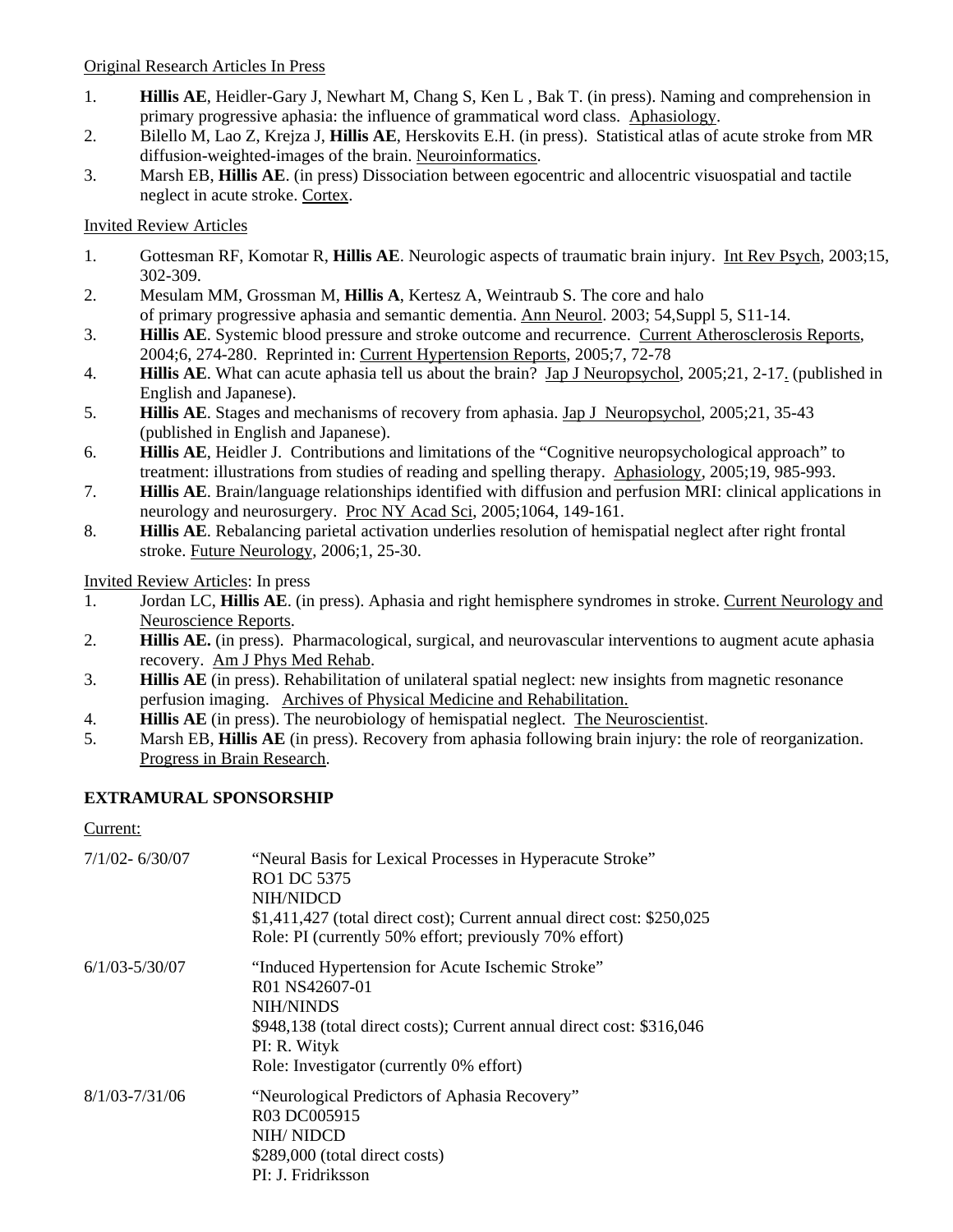|                     | Role: Consultant (0% effort)                                                                                                                                                                                                                                                                                      |
|---------------------|-------------------------------------------------------------------------------------------------------------------------------------------------------------------------------------------------------------------------------------------------------------------------------------------------------------------|
| $6/1/04 - 5/30/09$  | "Neuroimaging the Treatment and Recovery of Written Language"<br>RO1 DC006740<br>NIH/NIDCD<br>PI: B. Rapp<br>\$2,112,435 (total direct costs); Current annual direct cost: \$422,487<br>Role: consultant (4% effort)                                                                                              |
| $7/1/04 - 6/30/07$  | "Development of a Diffusion- Clinical Perfusion Mismatch Scale to Guide Management in<br>Ischemic Stroke"<br>K12 RR17627 (Institutional K12)<br><b>NIH</b><br>\$3,357,854 (total direct costs); Current direct costs: \$863,421<br>Project PI: R. Gottesman (Program PI: F. Adkinson)<br>Role: Mentor (2% effort) |
| $7/1/04 - 6/30/08$  | Neural Basis of Unilateral Spatial Neglect<br>RO1 NS047691<br>NIH/NINDS<br>\$1,674,518 (total direct cost); Current annual direct cost: \$323,196;<br>Role: PI (15% effort)                                                                                                                                       |
| $5/1/05 - 3/28/10$  | "The Biology of Human Cortical Pain-related Activity"<br>R01 NS38493<br>NIH/NINDS<br>\$<br>PI: F. Lenz<br>Role: Co-Investigator (0% effort)                                                                                                                                                                       |
| $7/1/05 - 6/30/08$  | "Phonological Processing Impairments after Acute Stroke in Children and Young Adults"<br>K12 RR17627 (Institutional K12)<br><b>NIH</b><br>\$3,357,854 (total direct costs); Current direct costs: \$863,421<br>Project PI: L. Jordan (Program PI: F. Adkinson)<br>Role: Mentor (0% effort this year)              |
| $7/1/05 - 6/30/09$  | "Electrocorticographic Studies of Human Cognition"<br>R01 NS40596<br>NIH/NINDS<br>\$925,000 (total direct costs); Current annual direct costs: \$231,250<br>PI: N. Crone<br>Role: Investigator (5% effort)                                                                                                        |
| $8/15/05 - 5/31/09$ | "Lexical Processing in Word Production"<br>RO1 DC006242-03<br>NIH/NIDCD<br>\$800,000 (total direct costs); Current annual direct cost: \$200,000<br>PI: M. Miozzo<br>Role: consultant (5% effort)                                                                                                                 |
| Pending:            |                                                                                                                                                                                                                                                                                                                   |
|                     | Anosognosia for Hemiplegia: Neural Basis, Psychological Correlates, and Recovery.<br>NIH K23<br>\$ pending<br>PI: K. Kortte<br>Role: Mentor (0% effort)<br>Dissociating components of the attentional network in neglect.<br><b>NIH ROI</b><br>\$ pending<br>PI: C. Rorden                                        |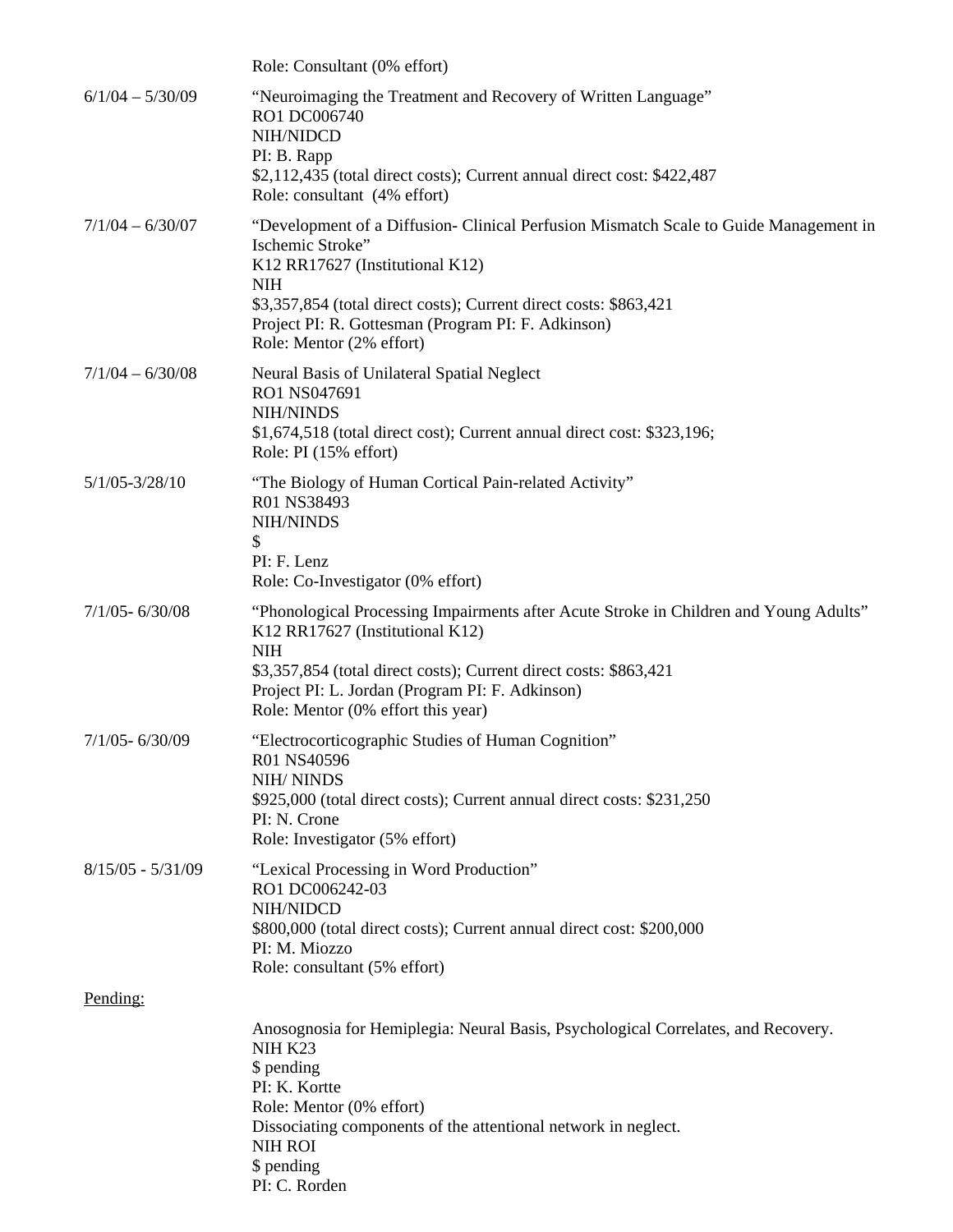|                     | Role: Consultant (0% effort)                                                                                                                                                                                                                                                                                  |
|---------------------|---------------------------------------------------------------------------------------------------------------------------------------------------------------------------------------------------------------------------------------------------------------------------------------------------------------|
| Previous:           |                                                                                                                                                                                                                                                                                                               |
| 1/1/92-12/31/95     | "Mechanisms Underlying Disorders of Naming"<br>R01 NS19330<br><b>NIH</b><br>\$214,528 (total direct costs); Current year direct cost: n/a<br>PI: A. Caramazza<br>Role: Co-Primary Investigator (25% effort)                                                                                                   |
| $1/01/93 - 6/39/93$ | "Deterioration of Specific Language Functions in Alzheimer's Disease,"<br>(Medical Student Research Grant)<br>Hartford Foundation/American Federation on Aging<br>\$2000 (total direct costs); Current year direct cost: n/a<br>PI: AE Hillis (Mentor: C. Lyketsos)<br>Role: Primary investigator (0% effort) |
| $4/1/93 - 7/31/00$  | "Cognitive-Linguistic Mechanisms of Writing Disorders"<br><b>RO1 NS22201</b><br><b>NIH/NINDS</b><br>\$249,416 (total direct costs); Current year direct cost: n/a<br>PI: A. Caramazza<br>Role: Consultant. (0% effort)                                                                                        |
| 9/10/96-7/30/00     | "Mechanisms of Neglect Dyslexia"<br>RO1 NS34073<br><b>NIH/NINDS</b><br>\$225,000 (total direct costs); Current year direct cost: n/a<br>PI: A. Caramazza<br>Role: Consultant (0% effort)                                                                                                                      |
| 9/25/98-7/31/03     | "Warfarin vs. Aspirin for Symptomatic Intracranial Disease"<br>RO1 NS36643<br>NIH/NINDS<br>\$ Current year direct cost: n/a<br>PI: M.Chimowitz<br>Role: Co-investigator (0% effort)                                                                                                                           |
| $7/1/99 - 6/30/01$  | "Identifying the neural basis of cognitive deficits in acute stroke with DWI and PWI"<br>National Stroke Association Research Fellowship<br>National Stroke Association<br>\$50,000 (total direct costs); Current year direct cost: n/a<br>Role: PI (0% effort)                                               |
| $7/1/99 - 6/30/02$  | "Neural Basis for Anomia and Neglect in Hyperacute Stroke"<br>K23: DC00174-01<br>NIH/NIDCD<br>\$300,000 (total direct costs); Current year direct cost: n/a<br>Role: PI (75% effort)                                                                                                                          |
| 1999-2004           | "Limb Apraxia: Neural Mechanisms in Left and Right Hemispheric Stroke"<br>VA Rehabilitation Research and Development Merit Review Grant E2121<br>Veteran's Administration<br>\$202,000 (total direct costs); Current year direct cost: n/a<br>PI: A. Foundas<br>Role: Consultant (0% effort)                  |
| 9/5/99-5/31/04      | "Intraoperative Hypothermia for Aneurysm Surgery Trial 2"<br>RO1 NS038554<br>NIH/NINDS<br>\$<br>PI: M.Todd<br>Role: Co-investigator (0% effort)                                                                                                                                                               |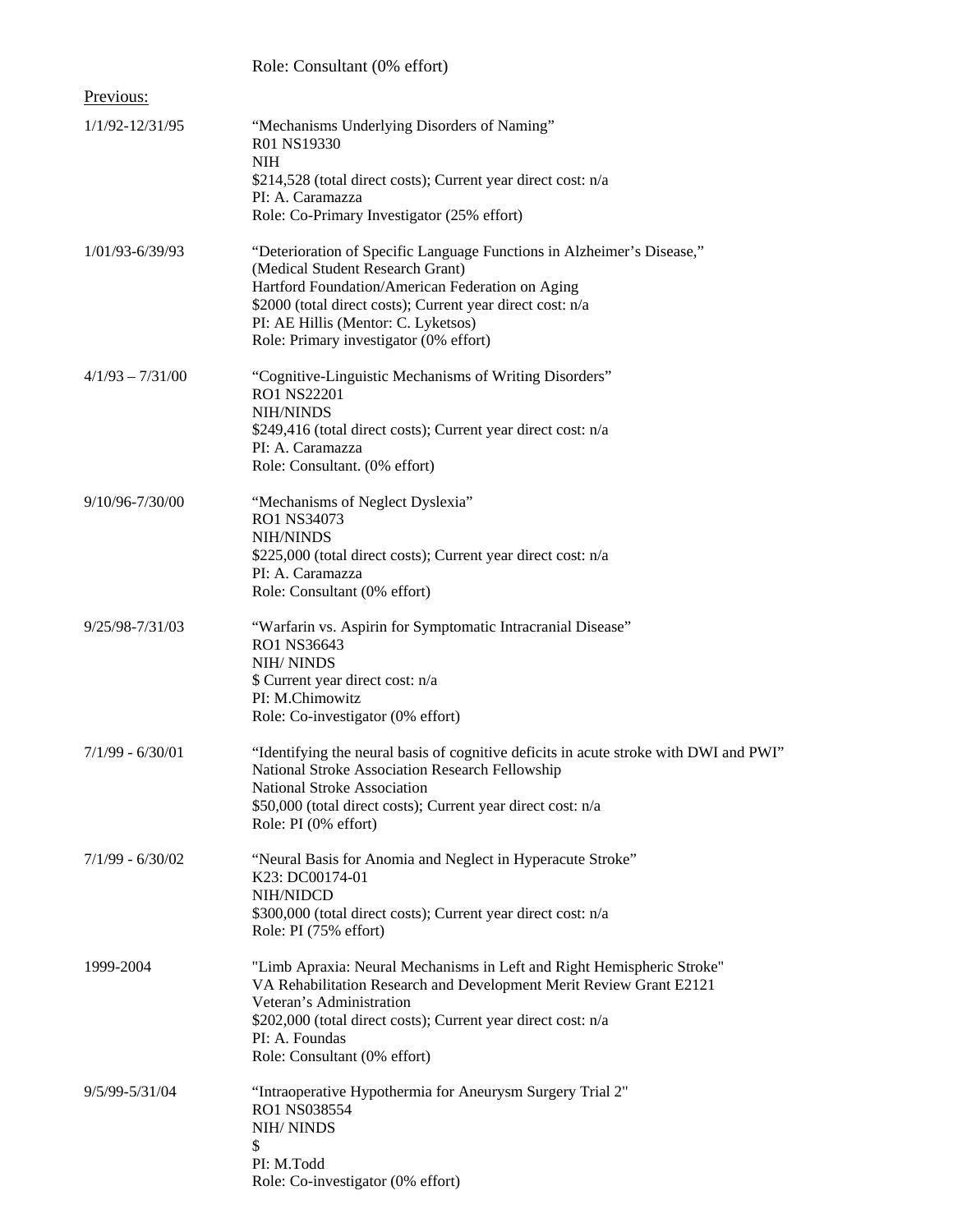| $2/00 - 1/01$  | "Perioperative strokes detected by DWI MR in high risk patients undergoing CABG"<br>SmithKline-Beechum<br>\$100,000 (total direct costs); Current year direct cost: n/a<br>PI: G. McKhann<br>Role: Co-investigator (0% effort)                                                                                   |
|----------------|------------------------------------------------------------------------------------------------------------------------------------------------------------------------------------------------------------------------------------------------------------------------------------------------------------------|
| 5/1/00-4/30/04 | "Reperfusion Therapy in Acute and Subacute Stroke: Selection of Candidates Using Magnetic<br>Resonance Perfusion and Diffusion Imaging"<br>Clinical Hypotheses in Neuroscience Program<br>Charles A. Dana Foundation<br>\$100,000 (total direct costs); Current year direct cost: n/a<br>Role: $PI(20\%$ effort) |

## **EDUCATIONAL ACTIVITIES:**

#### **Educational Publications Invited Editorials**

- 1. **Hillis AE.** Does the right make it right? Questions about recovery of language after stroke. Ann Neurol, 2002;51, 537.
- 2. **Hillis AE**. Tailoring treatment for aphasia to the right time after stroke. Int J Therapy Rehab, 2005;8, 328-9.
- 3. **Hillis AE**. Can shift to the right be a good thing? Ann Neurol, 2005;58, 346.
- 4. **Hillis AE** Lessons from the heart: urgent evaluation and treatment of cerebral ischemia. Nature Clinical Practice Neurology, 2006;3, 117.
- 5. **Hillis AE** (in press). Progressive nonfluent aphasia versus semantic dementia: a matter of semantics. Neurology India*.*

#### **Book Chapters, Monographs**

- 1. **Hillis Trupe AE.** (Reliability of rating spontaneous speech in the Western Aphasia Battery: Implications for classification. In Brookshire RH (Ed.), Clinical Aphasiology, 1984. Minneapolis: BRK Publishers, 1984;55-69.
- 2. **Hillis Trupe AE**, Hillis AI. Paucity vs. verbosity: Another analysis of right hemisphere communication deficits. In Brookshire RH (Ed.), Clinical Aphasiology, 1985. Minneapolis: BRK Publishers, 1985; 83-96.
- 3. **Hillis Trupe AE.** Effectiveness of retraining phoneme to grapheme conversion. In Brookshire RH (Ed.), Clinical Aphasiology, 1986. Minneapolis: BRK Publishers, 1985;163-171.
- 4. **Hillis AE**, Caramazza A. Model-driven treatment of dysgraphia. In Brookshire RH (Ed.), Clinical Aphasiology, 1987. Minneapolis: BRK Publishers, 1987; 84-105.
- 5. **Hillis AE**. Effects of a separate treatments for distinct impairments within the naming process. In Prescott T (Ed.), Clinical Aphasiology, Vol. 19. Austin, Texas: Pro-Ed,1991; 255-265.
- 6. **Hillis AE**, Caramazza A. The effects of attentional deficits on reading and spelling. In Caramazza A. (Ed.), Cognitive Neuropsychology and Neurolinguistics: Advances in Models of Cognitive Function and Impairment. London: LEA, 1990;289-310.
- 7. Caramazza A, **Hillis AE**. Modularity: A perspective from analysis of acquired dyslexia and dysgraphia. In Malatesha Joshi R(Ed.), Written Language Disorders. Dordrecht, Holland: Kluwer Academic Publishers, 1991; 71-84.
- 8. **Hillis AE**, Caramazza A. Category-specific naming and comprehension impairment: Theoretical and Clinical Implications. In Prescott T. (Ed.), Clinical Aphasiology, Vol. 20. Austin, Texas: Pro-Ed, 1991; 191-200.
- 9. Caramazza A , **Hillis AE.**For a theory of rehabilitation. In Mazzucchi A. (Ed.), New Frontiers in Neurorehabilitation. Bologna, 1992; 11-26.
- 10. **Hillis AE**, Caramazza A. The reading process and its disorders. In Margolin D. (Ed.), Cognitive Neuropsychology in Clinical Practice. New York: Oxford University Press, 1992; 229-261.
- 11. **Hillis AE** , Caramazza A. Theories of lexical processing and theories of rehabilitation. In Humphreys G , Riddoch MJ, (Eds.), Cognitive Neuropsychology and Cognitive Rehabilitation, Hillsdale, NJ: Lawrence Erlbaum Associates, 1994;449-482.
- 12. **Hillis AE**. Contributions from cognitive analyses. In Chapey R. (Ed.), Language intervention strategies in adult aphasia. Baltimore: Williams and Wilkens, 1994;207-219.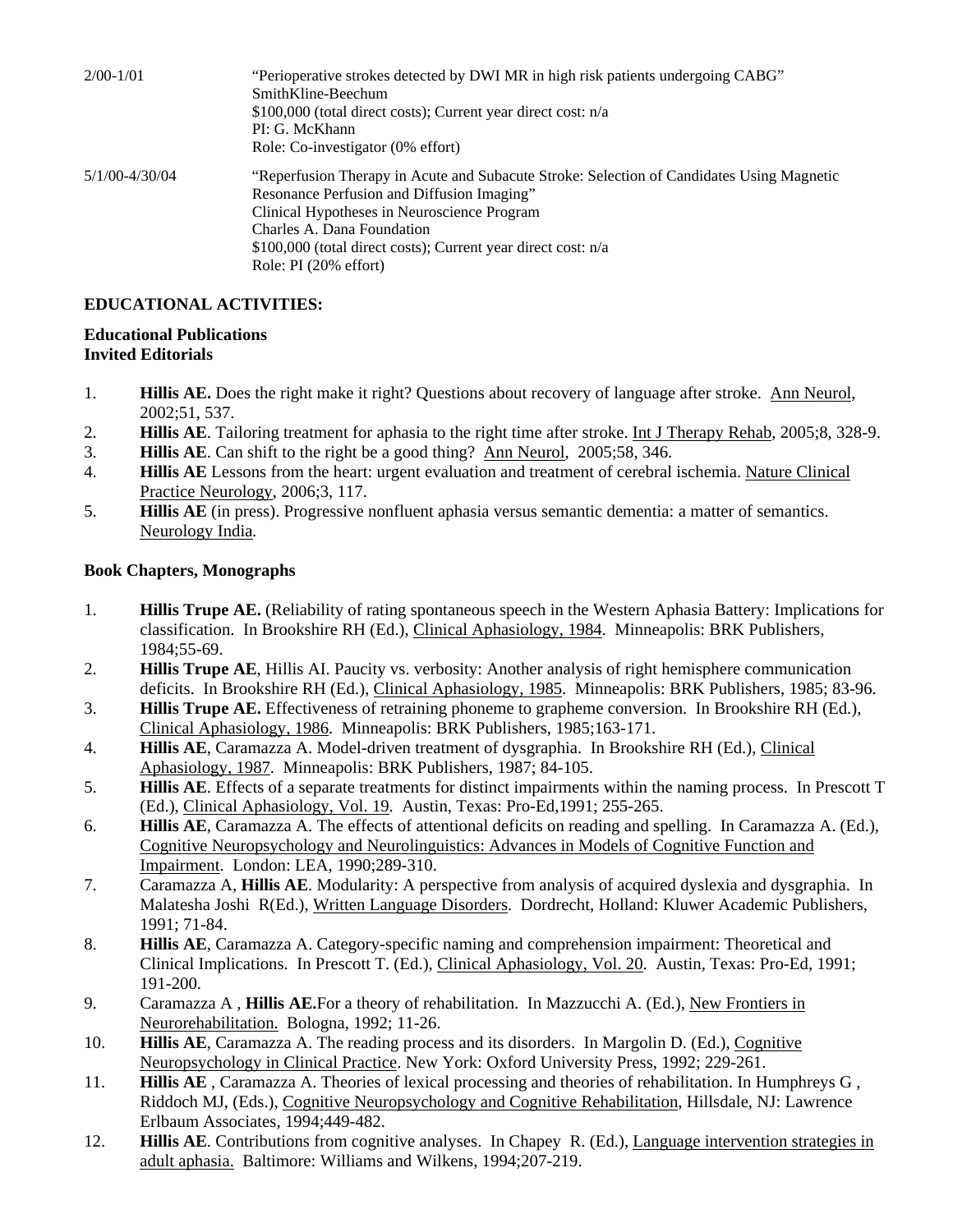- 13. Caramazza A, **Hillis AE**, Leek E, Miozzo M. The organization of lexical knowledge in the brain: Evidence from category- and modality-specific deficits. In Hirschfeld L, Gelman S. (Eds.), Mapping the mind: domain specificity in cognition and culture. Cambridge: Cambridge University Press, 1994; 68-84.
- 14. **Hillis AE**, Caramazza A. Category- and modality specific deficits in lexical processing. In Sugishita M. (Ed.), New Horizons in Neuropsychology. Amsterdam: Elsevier, 1994;209-224.
- 15. **Hillis AE**, Caramazza A. "I know it but I can't write it: Selective deficits in long and short-term memory. In Campbell R. (Ed.), Broken Memories: Neuropsychological Case Studies. London: Blackwell, 1995;344-65
- 16. Young MA, **Hillis AE**, Lenz FA. Sensory sequelae/ cranial central pain. In MacFarlane R , Hardy DG (Eds.), Outcome of Head, Neck, and Spinal Trauma: A Medicolegal Guide. Oxford: Butterworth Heinemann, 1996; 81-90.
- 17. **Hillis AE**. What's in an Name? A Model of the Cognitive Processes Underlying Object Naming. In Vischbrink E, Baastiaanse R (Eds.), Linguistic Levels in Aphasia. New York: Singular, 1998; 35-48.
- 18. **Hillis AE**. Organization of the lexical system. In Rapp BC (Ed.), The Handbook of Cognitive Neuropsychology. Philadelphia: Psychology Press, 2000;.185-210.
- 19. **Hillis AE**, Bahr DC. Neurological and Anatomical Bases of Speech. In Bahr DC (Ed.), Oral Motor Assessment and Treatment: Ages and Stages. Needham heights, MA: Allyn, Bacon, 2000;1-41.
- 20. Beeson P., **Hillis AE**. Comprehension and production of written words. In Chapey R (Ed.), Language Intervention Strategies in Aphasia and Related Neurogenic Communication Disorders  $(4<sup>th</sup>$ ed). Baltimore: Williams and Wilkens, 2001; 572-604.
- 21. **Hillis AE**. Cognitive neuropsychological approaches to rehabilitation of language disorders. In Chapey R. (Ed.), Language Intervention Strategies in Adult Aphasia  $(4<sup>th</sup>$ ed). Baltimore: Williams and Wilkens, 2001;.513-523.
- 22. **Hillis AE**, Caramazza A.Aphasia. In Nadel L. (Ed.), Encyclopedia of Cognitive Neuroscience. London: Macmillan Reference Ltd. 2003;469-470.
- 23. **Hillis AE**, Breese EL. Aphasia recovery: stages and mechanisms. In Freddi A. (Ed.) Stroke Today. Rome: San Raffaele Termini, 2003;288-297.
- 24. **Hillis AE.** Alexia. In Kent R. (Ed.), MIT Encyclopedia of Communication Disorders. Cambridge, MA: MIT Press., 2003; 236-240.
- 25. **Hillis AE**, Rapp BS. Cognitive and neural substrates of written language comprehension and production. In Gazzaniga  $\widehat{M(Ed)}$ , The New Cognitive Neurosciences (3<sup>rd</sup> Ed). Cambridge, MA: MIT Press, 2004;755-788
- 26. **Hillis AE.** For a theory of rehabilitation: progress in the decade of the brain. In Halligan P, Wade D. (Eds), Effectiveness of Rehabilitation of Cognitive Deficits. Oxford, UK: Oxford University Press; 2005;271-280.
- 27. **Hillis AE**. Application of magnetic resonance perfusion and diffusion imaging to the study of linguistics. In Brown K. (Ed.), Encyclopedia of Language and Linguistics, 2<sup>nd</sup> Ed. Oxford: Elsevier, 2005; 469-470.
- 28. **Hillis AE**. Acute ischemic stroke. In Johnson RT, Griffin J , McArthur J. (Eds). Current Therapy in Neurologic Disease  $(7^{\text{th}}$  ed). St. Louis, MO: Mosby. 2005; 213-217.
- 29. Rosenberg JD. Gottesman R , **Hillis AE** (in press). General medical management of stroke. In Wityk R, Llinas R. (Eds.), Diagnosis and Treatment of Stroke. American College of Physicians.
- 30. **Hillis AE** (in press). Alexia and agraphia. In Godefroy O, Bogousslavsy J. (Eds.), The Behavioural and Cognitive Neurology of Stroke. Cambridge: Cambridge University Press.
- 31. **Hillis AE.** (in press). Imaging acute aphasia. In Schaller B. (Ed.), State-of-the-Art Imaging in Stroke: The Present State and Implications for the Future. Basel: Karger Publishers.
- 32. **Hillis AE**, Chang S. (in press). Medical intervention for acute aphasia. In Marien P, Robert E. (Eds) Afasie en afasietherapie. Antwerpen, Belgium: Garant Uitgeverij (translated into Dutch).
- 33. **Hillis AE** (in press). Language and frontal cortex. In Miller BL , Cummings J. (Eds). The Human Frontal Lobes  $(2^{\text{nd}}$  Ed). New York: The Guilford Press.
- 34. **Hillis AE** (in press). Cognitive processes underlying reading and writing and their neural substrates. In Miller B, Goldenberg G. (Eds.). Neuropsychology and Behavior, A Volume in *Handbook of Clinical Neurology Series*, (3<sup>rd</sup> ed, edited by Aminoff M, Boller F, Swaab D). Amsterdam: Elsevier.
- 35. Shapiro K, **Hillis AE**, Caramazza A. (in press). The semantic representation of verbs. In Hart J. (Ed.), The neural basis of semantic memory. Camdridge: Cambridge University Press.
- 36. **Hillis AE**. (in press). Neural correlates of the cognitive processes underlying reading: Evidence from Magnetic Resonance Perfusion Imaging. In Cornelissen P, Hansen P, Kringelbach M , Pugh K (Eds)., The neural basis of reading. Oxford: Oxford University Press.
- 37. Alexander M , **Hillis AE** (in press). Aphasia. In Miller B, Goldenberg G. (Eds.). Neuropsychology and Behavior, A Volume to *Handbook of Clinical Neurology Series*, (3rd ed, edited by Aminoff M, Boller F, Swaab D). Amsterdam: Elsevier.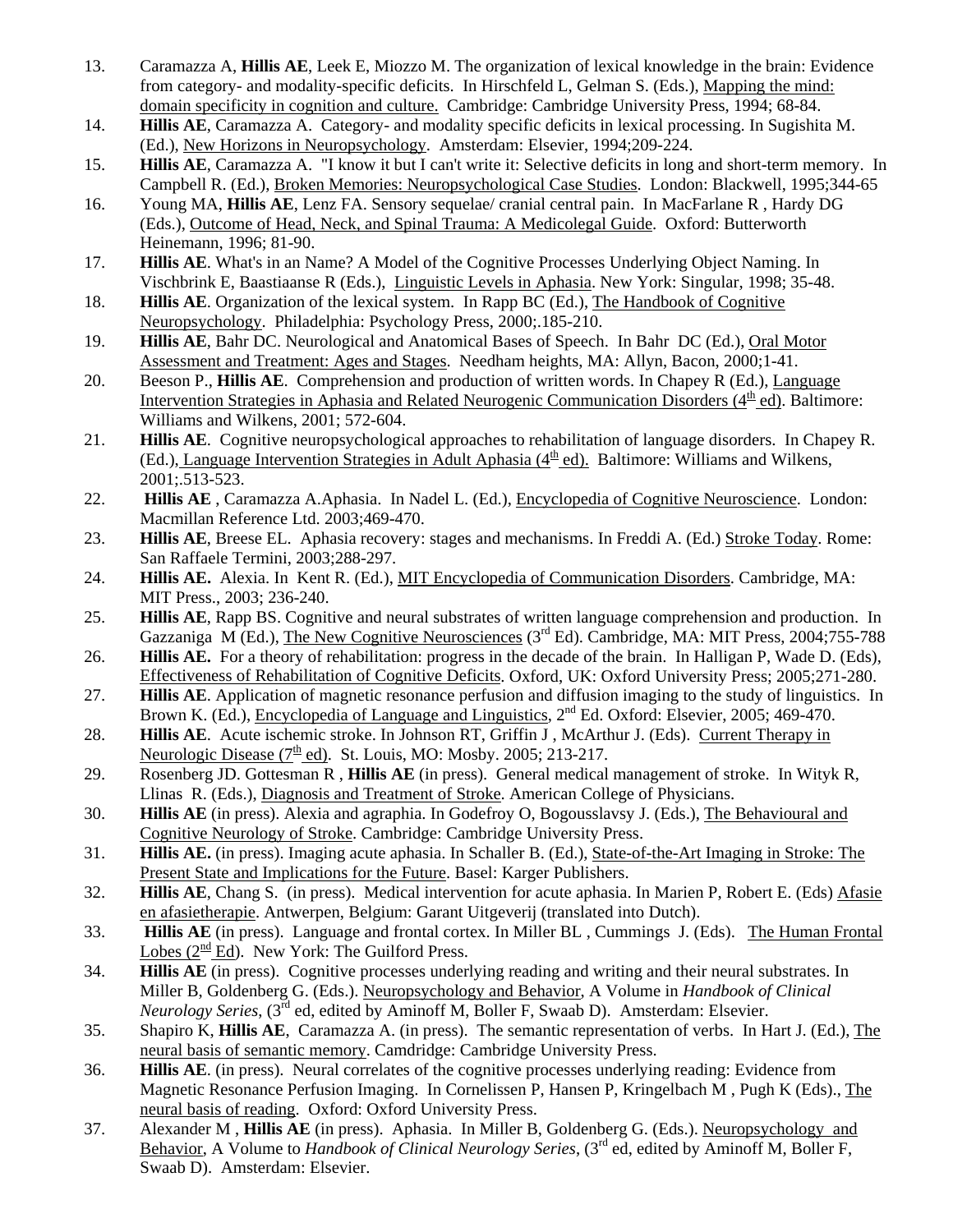Edited Book:

**1. Hillis AE**. Handbook of Adult Language Disorders: Integrating Cognitive Neuropsychology, Neurology, and Rehabilitation. Philadelphia: Psychology Press. 2002; (460 pages).

Edited Special Issues:

- **1. Hillis AE.** New techniques for identifying the neural substrates of language and language impairments. Special issue of *Aphasiology* (sold separately as a book by Psychology Press), 2002
- **2. Hillis AE**. Progress in cognitive neuroscience research on dysgraphia. Special issue of *Neurocase*. 2004;Vol 10, issue 2.

Edited Supplement:

1. Kertesz A, **Hillis A**, Munoz DG. Frontotemporal degeneration and Pick's disease. Ann Neurol; 2003;54, Suppl 5.

Invited Book Reviews:

- 1. **Hillis AE.** Review of *Brain Mapping: The Systems and Brain Mapping: The Disorders*. Ann Neurol, 2001;49, 551-552.
- 2. **Hillis AE**. Review of *Stroke Syndromes and Unus ual Causes of Stroke*. Neuropsychiatry, Neuropsychology, and Behavioral Neurology, 2003;15, 156-157.
- 3. **Hillis AE**. Review of *The Cognitive and Neural Bases of Spatial Neglect*. Ann Neurol. 2003;54, 844.
- 4. **Hillis AE**. Review of *The Parietal Lobes*. Ann Neurol, 2004;56, 605.
- 5. **Hillis AE**. Review of *Human Brain Function*. Ann Neurol 2005;58, 343-344.

**Published Abstracts** (> 100) available upon request

## **TEACHING:**

## **Classroom instruction**

Lecturer, Neurology Resident Noon Lecture Series

| 2000-present | <b>Annual Lectures:</b>                                                                      |
|--------------|----------------------------------------------------------------------------------------------|
|              | Stroke Syndromes (8/00, 8/01, 8/02, 8/03, 8/04, 8/05); Delerium (7/02, 7/03, 7/04, 7/05);    |
|              | Differential Diagnosis of Dementia I and II (9/03, 9/04, 8/05);                              |
|              | Apraxia and Agnosia (4/02, 4/04, 4/05);                                                      |
|              | Interpreting Neuropsychological Tests (1/05);                                                |
|              | Alexia, Agraphia, and other Cognitive Syndromes (2/04, 2/05, 2/06)                           |
|              | Lecturer, Physical Medicine and Rehabilitation Lecture Series                                |
|              | Dementia $(10/05)$                                                                           |
|              | Neuroimaging $(11/05)$                                                                       |
|              | Lecturer, Medical Psychology Seminar Series                                                  |
|              | Subcortical Aphasia (9/03)                                                                   |
|              | Hemispatial Neglect (3/05)                                                                   |
|              | Lecturer, Medical Student Neurology Clerkship Lecture Series                                 |
|              | Cognitive Disorders, every 4 week session)                                                   |
|              | Lecturer, Medical Student Neuroscience Course                                                |
|              | Aphasia (3/01, 3/02, 3/03, 3/04. 3/05, 3/06)                                                 |
|              | Lecturer, Neuroscience and Cognition II (Dept. of Neuroscience)                              |
|              | Neuroanatomy of Language (1/01, 102, 1/03, 1/04, 1/05, 1/06)                                 |
|              | Lab Instructor, Medical Student Neurology and Neuropathology Course (2/00, 2/01, 2/02, 2/03) |
|              | Lecturer, Johns Hopkins School of Nursing                                                    |
|              | Neurological Exam (5/02, 5/03)                                                               |
|              | Communication Disorders, (4/05, 4/06)                                                        |

## **Clinical instruction**

 "Chairman's Rounds", Johns Hopkins Bayview Medical Center, Neurology (bimonthly) 1999-present Instructor/Preceptor, Medical Student Clinical Skills Course (2/99, 2/00, 2/01; 2/02, 2/03, 2/04) 1999-present Instructor/Preceptor; Medical Student Clerkship, Outpatient Neurology Clinic (weekly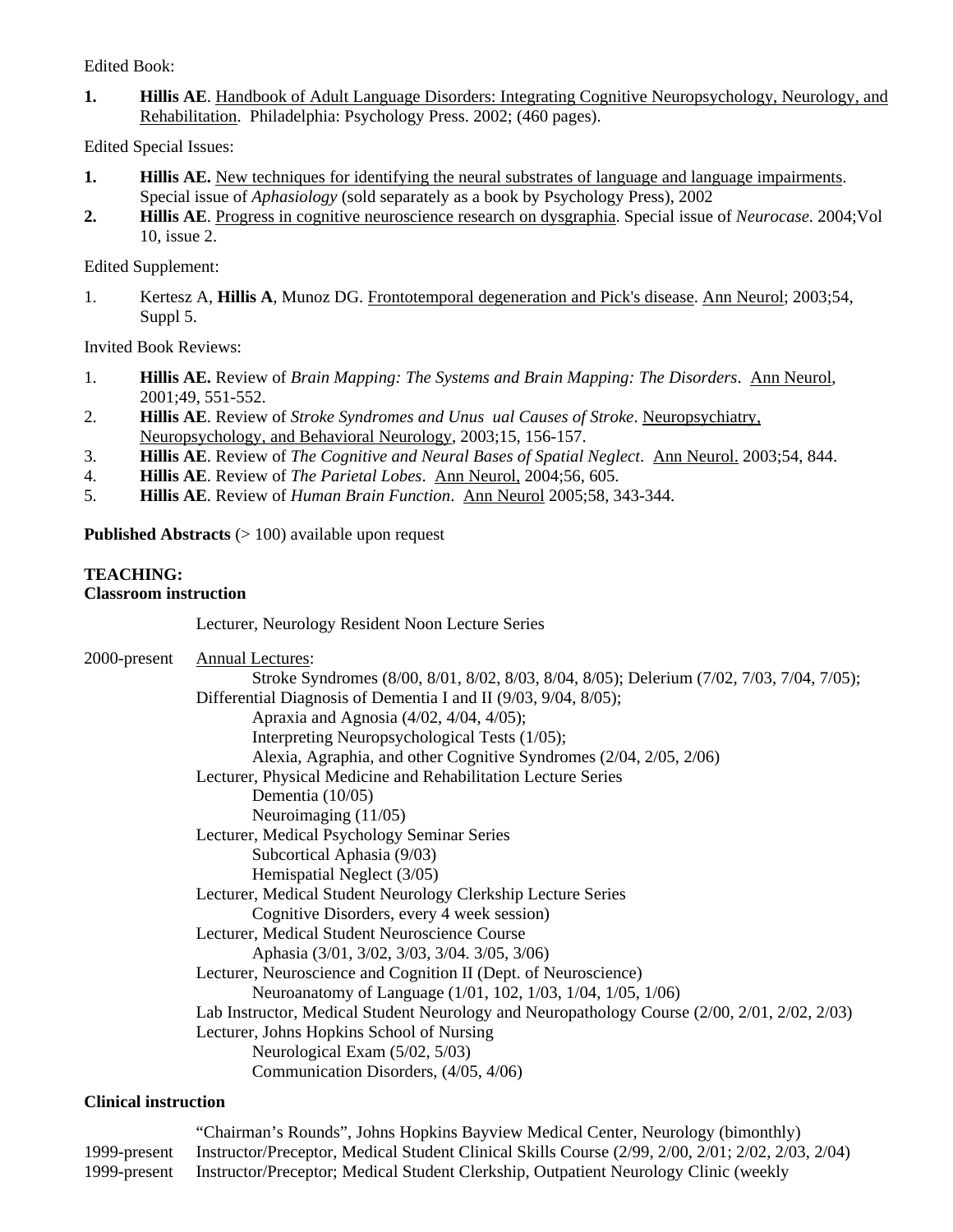# **CME Instruction**

| 3/01  | Lecturer; Cerebrovascular Topics: Focus on Acute Stroke Treatment. JHSOM                         |
|-------|--------------------------------------------------------------------------------------------------|
| 6/01  | Lecturer; Second Annual Residential Course for Young Neurologists: Restoration of Function in    |
|       | <i>Neuropsychology.</i> Alviano, Italy                                                           |
| 10/01 | Lecturer; Behavioral Neurology Course. Harvard Medical School                                    |
| 6/02  | Lecturer; 3rd International Congress Genetics and Regeneration in Neuroscience; Terni, Italy     |
| 11/02 | Lecturer; Behavioral Neurology Course. Harvard Medical School                                    |
| 6/02  | Lecturer; 3rd International Congress Genetics and Regeneration in Neuroscience; Terni, Italy     |
| 3/05  | Lecturer; 11th Annual Update on The Treatment Of Alzheimer's and Related Disorders: Defining the |
|       | Standard of Care. JHSOM                                                                          |
| 11/05 | Lecturer; Looking Forward: Tomorrow's Neurology. JHSOM                                           |

## **MENTORING:**

Research Advisees (medical and pre-medical students and residents):

| $6/00-02$      | <b>Elizabeth Tuffiash, BS</b> (medical student); First authored abstract presented at <i>Congress of</i><br>Neurologic Surgeons, September, 2002; Article: Tuffiash E, Tamargo R, Hillis AE. Stroke 2003;<br>34:2195-2199.                                                                                                                                                                                                                                                            |
|----------------|---------------------------------------------------------------------------------------------------------------------------------------------------------------------------------------------------------------------------------------------------------------------------------------------------------------------------------------------------------------------------------------------------------------------------------------------------------------------------------------|
| $9/00 - 11/01$ | John Hixson, MD (Medical Student; now at U. of Pennsylvania); First authored abstract presented<br>at The Annual Meeting of the American Academy of Neurology; April, 2002.                                                                                                                                                                                                                                                                                                           |
| $9 - 10/01$    | Sang Oh, MD (Medical Student; now at University of Maryland); First authored abstract presented<br>at American Academy of Neurology; April, 2002. Co-author of article in Annals of Neurology.                                                                                                                                                                                                                                                                                        |
| $4 - 9/02$     | Anja Duinkerke, MD (medical Student, Erasmus University Medical School); First authored<br>abstract presented at Congress of Neurological Surgeons, 2003; Article: Duinkerke A, Williams M,<br>Rigamonti D, Hillis AE, Cognitive and Behavioral Neurology,<br>$17(3):179-184.$                                                                                                                                                                                                        |
| $9/02 - 6/03$  | Jared Medina, BS (doctoral student in Cognitive Science); First authored abstracts presented at<br>The Annual Meeting of the American Academy of Neurology; April, 2003 and Cognitive<br>Neuroscience Society April 2003. (Journal article under review)                                                                                                                                                                                                                              |
| 10/02-5/03     | Raquel Charles, MD (medical student; currently fellow in Medicine); Article: Charles R, Hillis<br>AE, Behavioural Neurology, 2005, 16, 15-23.                                                                                                                                                                                                                                                                                                                                         |
| $5/03 - 8/03$  | Lora Reineck, BS (medical student); Recipient of American Heart Association Medical Student<br>Research Award. First authored abstract presented at International Stroke Conference, February<br>2003. Article: Reineck L, Agarwal S, , Hillis AE, Neurology, 2005, 64, 828-833.                                                                                                                                                                                                      |
| $1/03 - 8/04$  | Elisabeth Breese Marsh, BS (medical student) [1-8/03; 5-8/04]; Recipient of American Heart<br>Association Medical Student Research Award.; First authored abstract presented at International<br>Stroke Conference, February 2005; First authored articles: Breese E, Hillis AE Brain and<br>Language, 89, 3-8, 2004; Marsh E.B., Hillis AE. Neurocase, 11, 325-318, 2005; Marsh, E.B.,<br>Hillis AE Progress in Brain Research, in press; Marsh, E.B., Hillis, A.E. Cortex, in press |
| $8/04 - 8/05$  | Shannon Chang (pre-medical student; currently at Baylor Medical School); First authored abstract<br>presented at American Academy of Neurology, 2003. Article: Chang S, Agarwal S, Williams MA,<br>Rigamonti D, Hillis AE. The Neurologist, 12, 39-42, 2005.                                                                                                                                                                                                                          |
| 7/03-present   | Vivek Prabhakaran, MD, PhD (neurology and neuroradiology resident); First authored abstracts<br>presented at Cognitive Neuroscience Society, 2004, Society for Neuroscience, American<br>Neurological Association. Manuscript under review.                                                                                                                                                                                                                                           |
| $7/03 - 05$    | Lynda Ken (pre-medical student; currently at U. Michigan School of Medicine); First authored<br>abstract presented at the American Academy of Neurology, 2005. (co-author on Annals of Neurology<br>article, 2003)                                                                                                                                                                                                                                                                    |
| 2004-05        | Lisa Philipose, BS. (medical student); Winner of Ehrlich Award, Young Investigators' Day.<br>JHUSOM. First authored abstracts presented at Society for Neuroscience, 2004, International                                                                                                                                                                                                                                                                                              |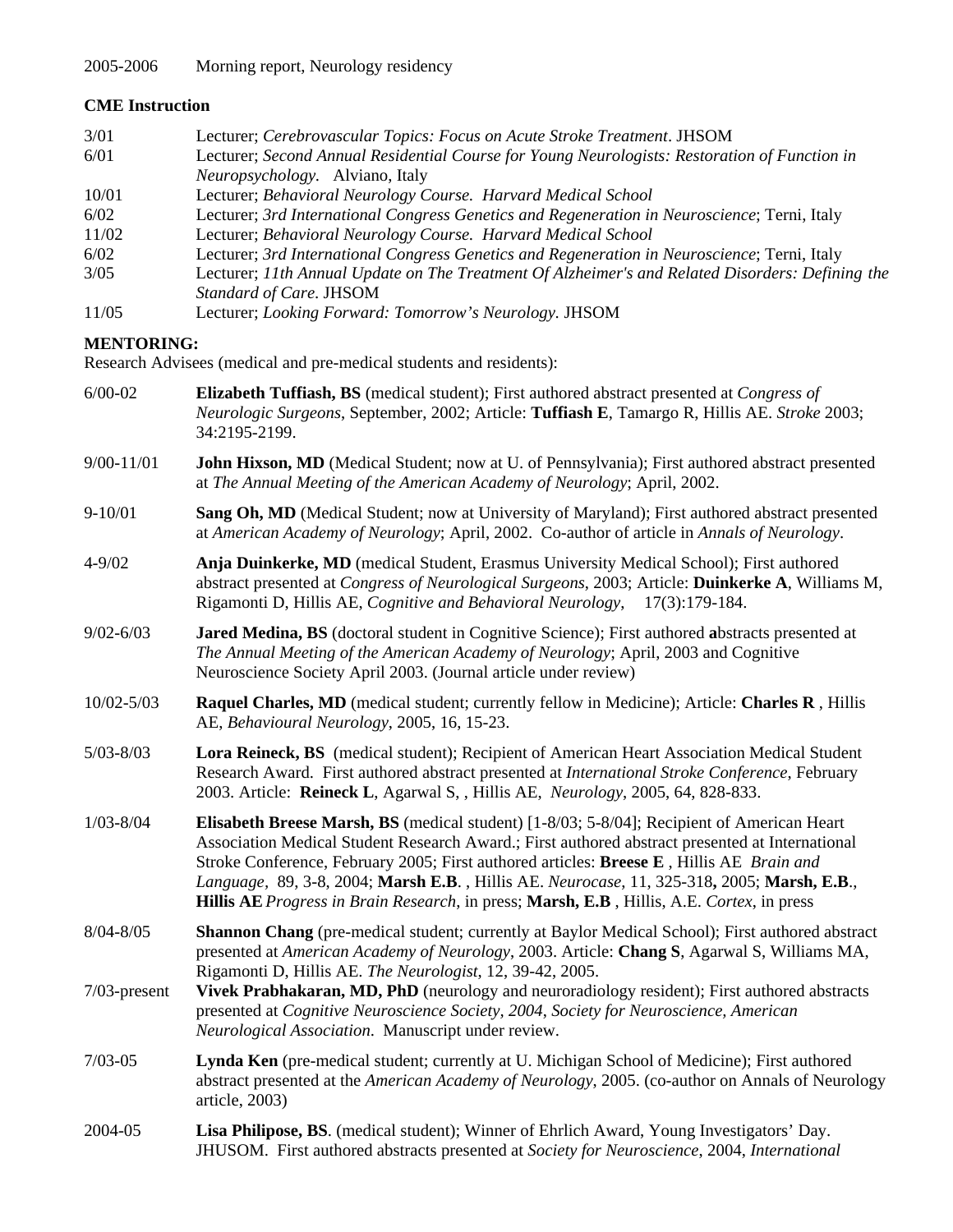*Stroke Conference* in February, 2006 and *American Academy of Neurology* in April, 2006. Two manuscripts under review.

- 2004-05 **Sachin Agarwal, MD, MPH;** First authored abstracts presented at 30th *International Stroke conference*. Article: Reineck L, **Agarwal S**, Hillis AE. *Neurology.* 2005; 64(5): 828-33.
- 2004-05 **Jonathon Kleinman** (undergraduate student); First authored abstract to be presented at *American Academy of Neurology* in April, 2006.
- Summer 2005 **Pushpa Raja, BS** (medical student); First authored abstract presented at the *International Stroke Conference* in February, 2006
- Summer 2005 **Leah Gold** (undergraduate student). First authored abstract to be presented at *American Academy of Neurology* in April, 2006.

#### **Thesis Committees:**

| 7/01 | Fero Kuminiak, PhD in Cognitive Science. Dissertation committee, July, 2001.         |
|------|--------------------------------------------------------------------------------------|
| 9/02 | Matthew Goldrick, PhD in Cognitive Science. Dissertation committee, September, 2002. |
| 9/05 | Adam Buchwald, PhD in Cognitive Science, Dissertation committee, September, 2005     |
|      | Marlis Gonzalez-Fernandez, GTPCI PhD candidate in the Department of PM/R             |
|      | Rebecca Gottesman, GTPCI PhD candidate in the Department of Neurology                |
|      |                                                                                      |

4/05 Thesis Examiner: Ruth Brundson, PhD, Macquarie University, Sydney, Australia, April, 2005 2006 Thesis Examiner: Britta Biedermann (PhD pending), Macquarie University, Sydney, Australia

## **Current Post-Doctoral Fellows:**

| 2004-07 | Rebecca Gottesman, MD; Awarded institutional K12 under my mentorship |
|---------|----------------------------------------------------------------------|
| 2004-08 | Lori Jordan, MD; Awarded institutional K12 under my mentorship       |
| 2006-07 | Andrew Lee                                                           |

#### **Training Grant Participation**

| 2004-07   | K12 RR17627 (PI: Franklin Adkinson). Role: Faculty mentor           |
|-----------|---------------------------------------------------------------------|
| 2005-2006 | Post-baccalaureate Research Education Program. Role: Faculty mentor |
| 2005-2008 | K12 RR17627 (PI: Franklin Adkinson). Role: Faculty mentor           |

#### **EDITORIAL ACTIVITIES:**

| Action Editor, <i>Cognitive Neuropsychology</i>                 |
|-----------------------------------------------------------------|
| Associate Editor, Language and Cognitive Processes              |
| Associate Editor, Annals of Neurology                           |
| Co-Editor in Chief, <i>Behavioural Neurology</i>                |
| Associate Editor, American Journal of Speech Language Pathology |
|                                                                 |

## Other Editorial Boards:

| 2000-present <i>Aphasiology</i> | 1999-present Brain and Language                                  |
|---------------------------------|------------------------------------------------------------------|
| 2003-present Neurocase          | 2005-present Future Neurology                                    |
|                                 | 2005-present Nature Clinical Practice Neurology (Advisory Board) |

#### Guest peer reviewer, journals:

|           | Acta Neurologica Scandinavica                 |
|-----------|-----------------------------------------------|
|           | American Journal of Speech Language Pathology |
| 1999-2002 | <b>Annals of Neurology</b>                    |
| 1990-2000 | Aphasiology                                   |
|           | <b>Brain</b>                                  |
| 1995-1999 | <b>Brain and Language</b>                     |
|           | <b>Brain and Cognition</b>                    |
|           | Cognition                                     |
| 1992-1997 | Cognitive Neuropsychology                     |
|           | Cognitive and Behavioral Neurology            |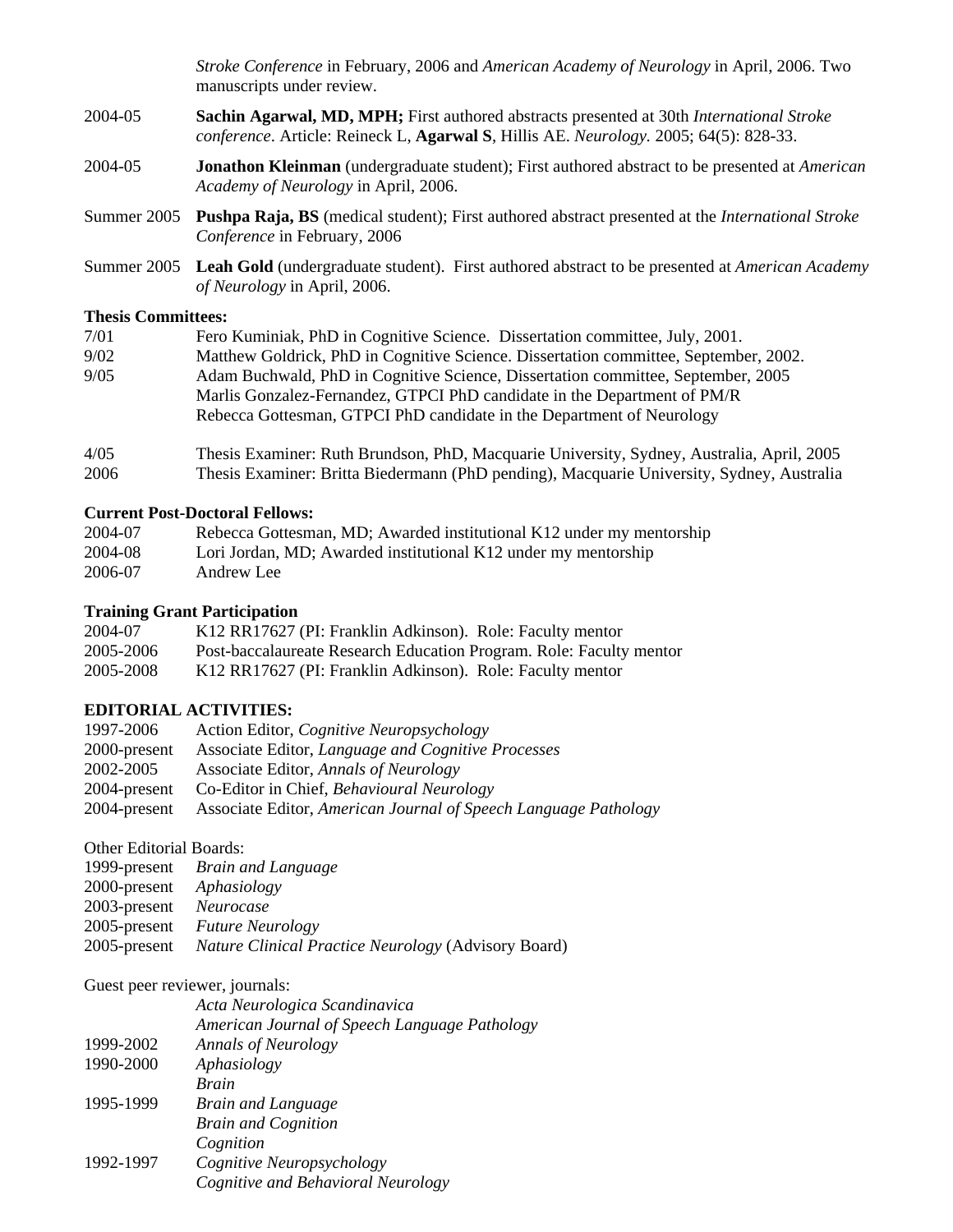*Cortex European Journal of Neurology Journal of Cerebral Blood Flow and Metabolism Journal of Cognitive Neuroscience Journal of Neurology Journal of Neuroscience Journal of Neurology, Neurosurgery, and Psychiatry*  1995-2000 *Language and Cognitive Processes Multiple Sclerosis*  1995-2002 *Neurocase NeuroImage Neurology Neurology India Neuropsychological Rehabilitation Neuropsychologia Neuropsychology Neurorehabilitation and Neural Repair Stroke* 

#### **CLINICAL ACTIVITIES:**

#### **Specialty Certification and Licensure**:

 American Board of Neurology and Psychiatry: Certificate Number: 49324 Maryland Medical License Number: DOO54472

#### **Service Responsibilities:**

Current: Attending Neurologist, Clinical Stroke Service, 1 month per year; additional weekend and evening acute stroke call

 Inpatient Cognitive Neurology Consultations, Acute Stroke Consultations (4-6/ month) Cognitive Disorders and Cerebrovascular Disease Clinic (half day per week)

#### Previous:

 Attending Neurologist, Neurology Consultation Service (2 weeks per year) Attending Neurologist, Inpatient Neurology Service (2-4 weeks per year)

## **SYSTEMS INNOVATION and QUALITY CONTROL Activities** *This section was not required at the*

 *time of Dr. Hillis' promotion*

#### **ORGANIZATIONAL ACTIVITIES:**

#### **Institutional Administrative Appointments:**

| 1999-2005       |                        | <b>Neurology Residency Selection Committee</b>                                         |
|-----------------|------------------------|----------------------------------------------------------------------------------------|
|                 | 1999-2005              | Member                                                                                 |
|                 | 2001-2002              | Chair                                                                                  |
| 2000-2002       |                        | Brain Injury Recovery Center, Organizational Committee                                 |
| $2001$ -present |                        | Appointments and Promotions Committee (Neurology and Neurosurgery Department           |
| 2002-present    | Agenda Committee       |                                                                                        |
| 2002-2005       |                        | <b>Medical School Admissions Committee</b>                                             |
| 2003-present    |                        | Strategic Planning Committee: Cardiovascular and Cerebrovascular Diseases              |
| 2003-2006       | Medical School Council |                                                                                        |
|                 | 2003-04                | <b>MSC Vice Chair</b>                                                                  |
|                 | 2004-06                | <b>MSC Chair</b>                                                                       |
| 2004-2005       |                        | Search Committee: Director of Neuroscience                                             |
| 2004-2005       |                        | LCME Institutional Self-Study Task Force, Steering Committee and Faculty Subcommittee  |
| 2003-2006       |                        | Advisory Board of the Medical Faculty                                                  |
|                 | 2004-2006              | Agenda Committee                                                                       |
|                 |                        | 2006-present Subcommittee on Diversity                                                 |
| 2004-present    |                        | Committee on Clinician Educators, and Subcommittee on Promotion of Clinician Educators |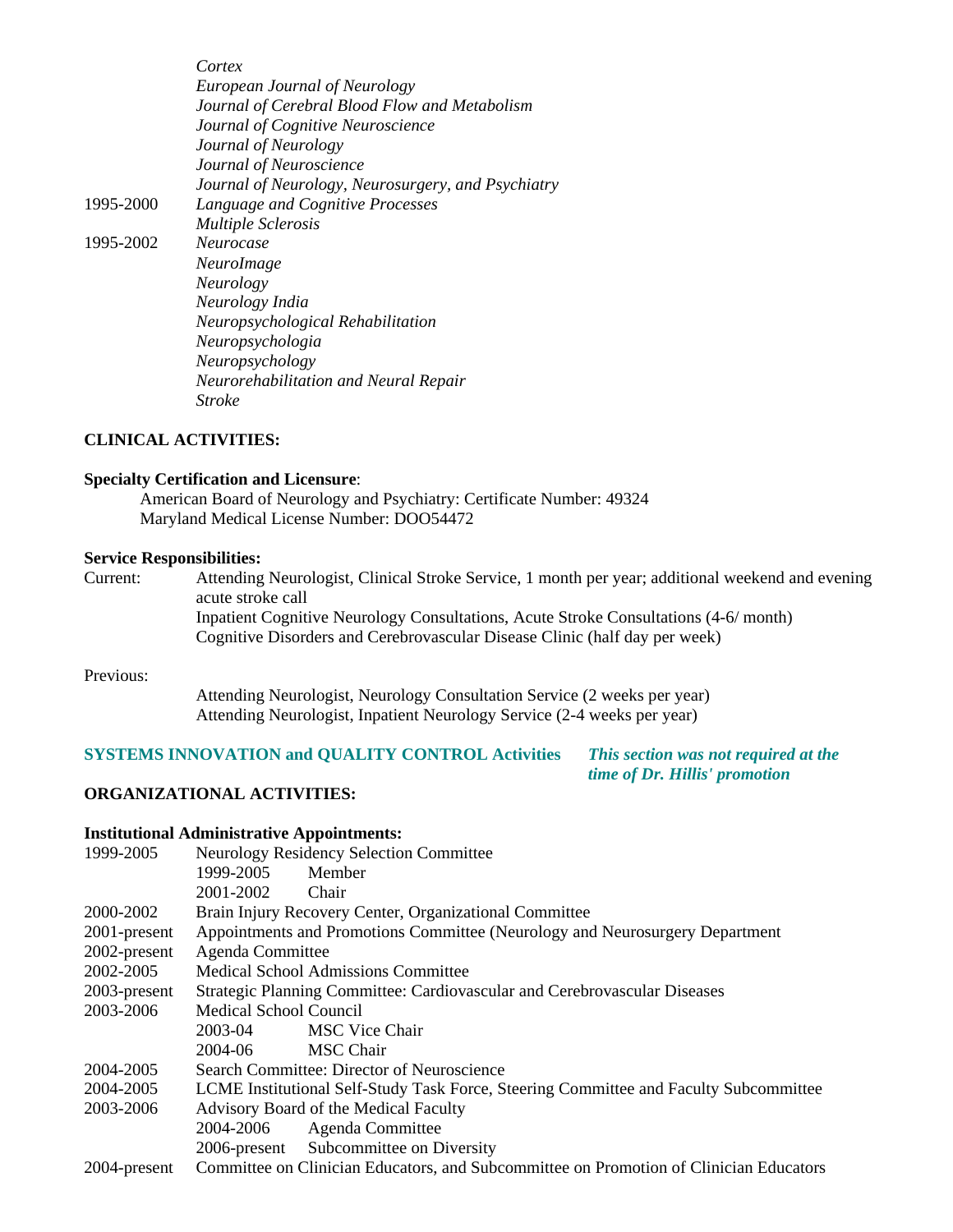2004-present Working Group on Human Trials of Human Stem Cell Based Interventions<br>2005-present Advisory Board of Hopkins Medicine 2005-present Advisory Board of *Hopkins Medicine* 7/05-present Neurology Residency Program Director<br>7/05-present Co-Director, Division of Cerebrovascula

7/05-present Co-Director, Division of Cerebrovascular Disease

# **Professional Societies and Leadership:**

| undated      | XXIInd International Symposium on Cerebral Blood Flow, Metabolism, and Function<br><b>Abstract Reviewer</b> |
|--------------|-------------------------------------------------------------------------------------------------------------|
|              | <b>Behavioral Neurology Society</b>                                                                         |
|              | Operation Stroke, Emergency Medical Service committee , Medical Advisory committee                          |
|              | <b>Cognitive Neuroscience Society</b>                                                                       |
|              | Society for Neuroscience                                                                                    |
| 1985-present | Clinical Aphasiology Conference; Program committee 1985, 1992;                                              |
|              | Program Chair 2003; Conference Chair 2004; Steering Committee (2003-present)                                |
| 1985-1992    | American Congress of Rehabilitation Medicine,                                                               |
|              | Committee on Legislation (1985-89); Committee on Reimbursement (1990-92)                                    |
| 1988-1991    | National Aphasia Association, Chair of Public Relations for Maryland (1988-1991)                            |
| 1989-1992    | Academy of Neurologic Communication Disorders and Sciences,                                                 |
|              | Professional Affairs (1989), Professional Practices Committee (1990-92)                                     |
| 2002-2004    | Academy of Aphasia, Nominating committee (2002-2004; Chair, 2004)                                           |
| 2002-present | American Academy of Neurology (and Section on Behavioral Neurology)                                         |
|              | Presenter of Scientific Highlights: Behavioral Neurology (2002); Course faculty 2002,                       |
|              | 2003, 2005, 2006; Abstract Reviewer for Annual Meeting (2003); Scientific Session Chair<br>(2004)           |
| 2004-2008    | Chair, World Federation of Neurology- Research Group on Aphasia and Cognitive Disorders;                    |
|              | F1000 Medicine (Faculty 1000 Medicine) Evaluation Board                                                     |
| 2004-2006    | American Neurological Association; Scientific Program Committee                                             |
|              | <b>American Heart Association Stroke Council</b>                                                            |
|              | Abstract Reviewer for the International Stroke Conference (2003-2007)                                       |
|              | Scientific Session Chair, 2005, 2006                                                                        |
|              | <b>Advisory Committees and Review Groups:</b>                                                               |

#### **Grant Review Committees**

| 1988         |                            | American Speech and Hearing Foundation -                                            |
|--------------|----------------------------|-------------------------------------------------------------------------------------|
| 1997-2003    |                            | National Science Foundation - outside grant reviewer 1997, 1998, 2003               |
|              |                            | Cognitive Neuroscience Panel, 2002                                                  |
| 1999-present | Charles A. Dana Foundation |                                                                                     |
| 2002-2006    |                            | Wellcome Trust (U.K.), ad hoc grant reviewer 2002, 2003, 2004, 2005, 2006           |
| 2003-2005    |                            | Medical Research Council (U.K.), ad hoc grant reviewer – 2003, 2004, 2005           |
| 2003-2004    |                            | Leverhulme Trust (U.K.), ad hoc grant reviewer 2003, 2004                           |
| 2004         |                            | Biotechnical and Biological Sciences Research Council (U.K.), ad hoc grant reviewer |
| 2005         |                            | American Heart Association, Bugher Peer Review Committee – 2005                     |
| 2005         |                            | Israel Science Foundation (Israel) – 2005                                           |
| 2006         |                            | American Stroke Association, Brain3 Peer Review Committee - 2006                    |
| 1999-present | <b>NIH Study Sections:</b> |                                                                                     |
|              | 7/99                       | Center for Scientific Review, Special Emphasis Panel                                |
|              | 12/00                      | Center for Scientific Review, Special Emphasis Panel, ZRG1 BBBP                     |
|              | 11/01                      | Center for Scientific Review, Special Emphasis Panel, ZDC1 SRB                      |
|              | 3/02                       | Center for Scientific Review, Study Section, Biobehavioral and Behavioral           |
|              |                            | Processes (ad hoc member)                                                           |
|              | 6/03                       | Center for Scientific Review, ZAG1 SRC(99)                                          |
|              | 2003-07                    | Center for Scientific Review, Study Section, Language and Communication             |
|              |                            | (standing member)                                                                   |
|              |                            |                                                                                     |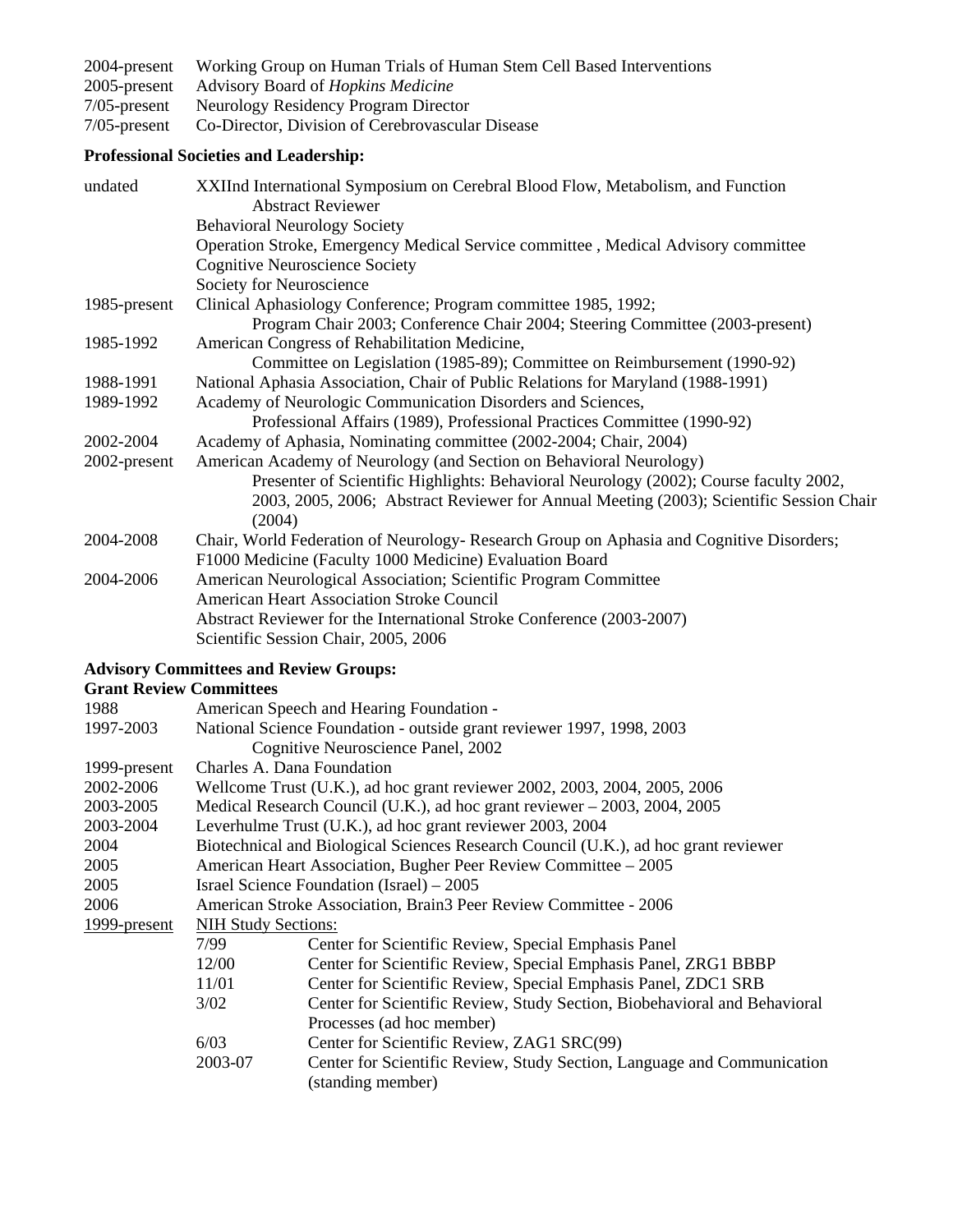## **RECOGNITION:**

# Awards, Honors:

|         | Alpha Omega Alpha                                                                      |
|---------|----------------------------------------------------------------------------------------|
|         | Phi Beta Kappa                                                                         |
|         | HealthSouth Special Achievement Award for Outstanding Clinical Services                |
| 1993-94 | The Sol Goldman Award, (for medical students in geriatric medicine)                    |
|         | Maryland Speech-Language-Hearing Association Award for Outstanding Contributions       |
| 1995-96 | Intern of the Year, Greater Baltimore Medical Center                                   |
| 2003    | American Neurological Association, Derek Denny-Brown Young Neurological Scholar Award, |
| 2004    | American Academy of Neurology, Norman Geschwind Prize in Behavioral Neurology, 2004    |

## **Invited Lectures, Panels:**

# **Local and National Invited Lectures (Keynote Addresses, Visiting Scholar Lectures, Grand Rounds, etc.)**

| 10/86 | Recent Advances in Cognitive Remediation Techniques. Rehabilitation Update, Florence, SC                                                             |
|-------|------------------------------------------------------------------------------------------------------------------------------------------------------|
| 6/88  | Cognitive and Communicative Rehabilitation Following Traumatic Brain Injury. Conference on                                                           |
|       | Rehabilitation of the Head Injured Adult. Florence, SC                                                                                               |
| 3/89  | Studies on Remediation of Neurogenic Writing Deficits. Annual Convention of the Maryland                                                             |
|       | Speech and Hearing Association, Frederick, MD                                                                                                        |
| 10/89 | Some aspects of language processing revealed by recent aphasia research. Distinguished Speakers                                                      |
|       | Lecture Series, Loyola College, Baltimore, MD                                                                                                        |
| 6/90  | Single subject studies of aphasia. Aphasia Practice in the 90's, National Rehabilitation Hospital,                                                   |
|       | <b>Washington DC</b>                                                                                                                                 |
| 6/91  | For a Theory of Remediation of Cognitive Deficits. NIDCD Workshop on Treatment of Aphasia,                                                           |
|       | Bethesda, MD                                                                                                                                         |
| 3/91  | Evaluation and Treatment of Reading Disorders Consequent to Brain Injury. Sixth National                                                             |
|       | Traumatic Brain Injury Symposium, Baltimore, MD                                                                                                      |
| 4/94  | The Application of Cognitive Neuropsychological Research to the Assessment and Treatment of                                                          |
|       | Aphasia. The New York Speech-Language-Hearing Association Convention. New York, NY                                                                   |
| 6/94  | What More Can We Learn about Language? Guest lecture for the Hooding Ceremony of the                                                                 |
|       | Communication Sciences and Disorders Program, Massachusetts General Hospital. Boston, MA                                                             |
| 4/97  | Where Do Semantic Errors Come From, and Where Do They Go? Understanding Language and                                                                 |
|       | Cognition through Damaged Brains. Special Colloquium, Harvard University. Boston, MA                                                                 |
| 11/99 | What's Left? What Studies of Hemispatial Neglect Tell Us about the Neural Representations of                                                         |
|       | Space. Grand Rounds, National Rehabilitation Hospital, Washington, DC                                                                                |
| 1/00  | Treatment of Cognitive Impairments in Acute Stroke. Conjoint Clinic, Johns Hopkins Hospital;                                                         |
|       | Baltimore, MD                                                                                                                                        |
| 2/00  | The heterogeneous syndrome of hemispatial neglect. District of Columbia Speech and Hearing                                                           |
|       | Association Winter Workshop; Washington, DC                                                                                                          |
| 3/00  | Converging pathways toward understanding how language breaks down and recovers after stroke.                                                         |
|       | Voyages and Discoveries Series, Johns Hopkins University, Krieger School of Arts and Sciences;                                                       |
|       | Baltimore, MD;                                                                                                                                       |
| 6/00  | Recent Advances in Stroke Prevention and Management. Medical Grand Rounds; Suburban                                                                  |
|       | Hospital, Washington, DC                                                                                                                             |
| 6/00  | Regions of Hypoperfused but Viable Tissue in Acute Stroke: Implications for Intervention and                                                         |
|       | Neuro-behavioral Theory. Johns Hopkins Department of Neurology 30 <sup>th</sup> Birthday Symposium.                                                  |
|       | Baltimore, MD,                                                                                                                                       |
| 8/00  | Salvaging Brain Tissue. Psychiatry Grand Rounds; Springfield Hospital Center, Sykesville, MD                                                         |
| 2/01  | New Treatments for Acute Stroke. Noon Lecture Series of the Family Practice Residency Program;                                                       |
| 2/01  | University of Maryland School of Medicine; Baltimore, MD<br>Cortical Organization of the Language: Evidence from MR Perfusion and Diffusion Imaging. |
|       | Clinical Neuroscience Research Series. Johns Hopkins University School of Medicine. Baltimore,                                                       |
| 3/01  | Selective Language Impairments Associated with Regions of Poor Perfusion in Acute Stroke.                                                            |
|       | Institute for Research in Cognitive Science; University of Pennsylvania School of Medicine.                                                          |
|       |                                                                                                                                                      |
|       | Philadelphia, PA                                                                                                                                     |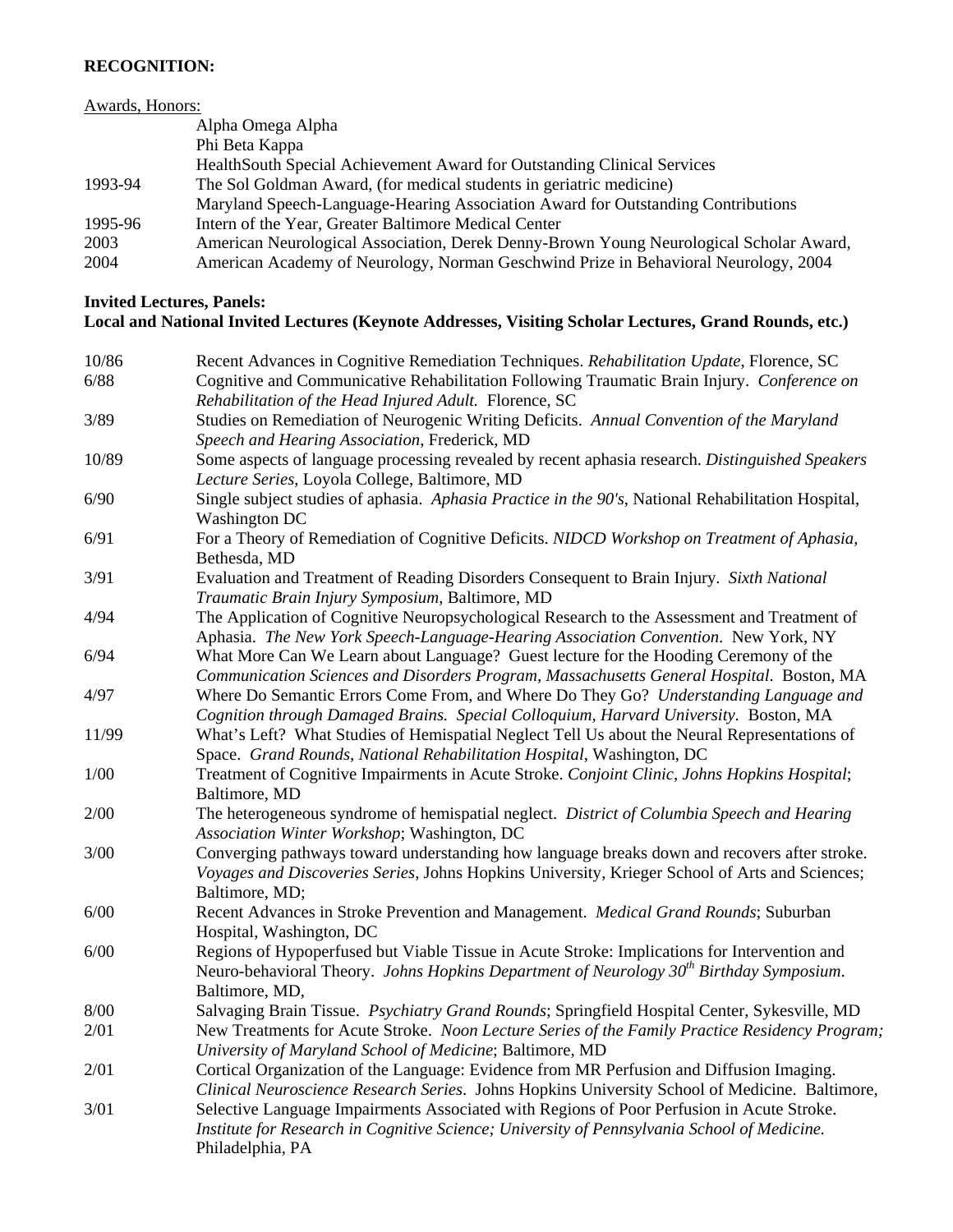| 3/01   | Differential Diagnosis of Alzheimer's Disease. Pfizer Preceptorship: Alzheimer's Disease<br>Educational Program. Johns Hopkins University School of Medicine; Baltimore, MD                                                                                                        |
|--------|------------------------------------------------------------------------------------------------------------------------------------------------------------------------------------------------------------------------------------------------------------------------------------|
|        |                                                                                                                                                                                                                                                                                    |
| 3/01   | Stroke Treatment: Future Directions. Cerebrovascular Topics: Focus on Acute Stroke Treatment.<br>Johns Hopkins University School of Medicine                                                                                                                                       |
| 5/01   | Conducting Research in a Clinical Setting. Annual Convention of the Maryland Speech-Language                                                                                                                                                                                       |
|        | and Hearing Association. Towson, MD;                                                                                                                                                                                                                                               |
| 5/01   | Behavioral Neurology and the Practicing Neurologist: Aphasia. Dinner Seminar, American Academy                                                                                                                                                                                     |
|        | of Neurology, Philadelphia                                                                                                                                                                                                                                                         |
| 6/01   | New Treatment of Acute Stroke: Insights Toward Understanding Brain-language Relationships.<br>Biennial meeting of the Alumni Association. Johns Hopkins University School of Medicine                                                                                              |
| 10/01  | Aphasia and the Brain: New Insights from Acute Stroke Treatment. Medical Grand Rounds,<br>Greater Baltimore Medical Center; Baltimore, MD                                                                                                                                          |
| 10/01  | Neural Basis of Language Deficits in Acute Stroke: Evidence from MR Perfusion and Diffusion                                                                                                                                                                                        |
|        | Imaging. Behavioral Neurology Course. Harvard Medical School; Boston, MA                                                                                                                                                                                                           |
| 10/01  | Improving Language by Increasing Perfusion in Acute Aphasia Due to Stroke. Behavioral<br>Neurology Course. Harvard Medical School; Boston, MA                                                                                                                                      |
| 11/01  | Neuroimaging in Aphasia Research. Annual Convention of the American Speech-Language and                                                                                                                                                                                            |
|        | Hearing Association. New Orleans, LA                                                                                                                                                                                                                                               |
| 1/02   | Subcortical Aphasia and Neglect: the Role of Cortical Hypoperfusion. Clinical Neuroscience                                                                                                                                                                                         |
|        | Research Series. Johns Hopkins University School of Medicine. Baltimore, MD.                                                                                                                                                                                                       |
| 2/02   | New Neuroimaging Techniques to Study Language. Visiting Scholar, Towson University;<br>Baltimore, MD;                                                                                                                                                                              |
| 3/02   | Disturbances in Cerebral Blood Flow and Language Function. Visiting Scholar, City University of                                                                                                                                                                                    |
| 3/02   | New York; New York<br>Agnosia and Apraxia. Brain Injury Association of Maryland Annual Education Conference.                                                                                                                                                                       |
|        | Baltimore, MD                                                                                                                                                                                                                                                                      |
| 3/02   | Advanced Neuroimaging of Brain Injury. Brain Injury Association of Maryland Annual Education                                                                                                                                                                                       |
|        | Conference. Baltimore, MD                                                                                                                                                                                                                                                          |
| $5/02$ | Study of the Neuroanatomical and Neurophysiological Correlates of Language Processing in Brain<br>Damaged Individuals Using Neuroimaging Techniques. NIDCD workshop entitled, "The Role of<br>Neuroimaging in the Study of Aphasia Recovery and Rehabilitation: Research Needs and |
| $6/02$ | Opportunities" Bethesda, MD<br>The Amazing Brain: Understanding Aphasia and Recovery. Third National Conference of the                                                                                                                                                             |
|        | National Aphasia Association.                                                                                                                                                                                                                                                      |
| 10/02  | Sharpening the Image: Advances in Neuroimaging to Investigate Language and Aphasia. $5th$ Annual<br>Conference on Medical Speech-Language Pathology. MGH Institute for Health Professionals,<br>Boston, MA;                                                                        |
| 10/02  | Acute aphasia: a window on the neural basis of language processing. Neurology Grand Rounds,                                                                                                                                                                                        |
| 11/02  | University of Maryland School of Medicine; Baltimore, MD<br>Early Medical Intervention for Aphasia. Behavioral Neurology Course. Harvard Medical School;                                                                                                                           |
|        | Boston, MA                                                                                                                                                                                                                                                                         |
| 1/03   | Neural Correlates of Unilateral Spatial Neglect. Cognitive Neuroscience Colloquium Series. Baylor<br>University Medical Center. Houston, TX.                                                                                                                                       |
| 1/03   | Neural Substrates of Lexical Processes. Cognitive Science Lecture Series. Rice University.                                                                                                                                                                                         |
|        | Houston, TX.                                                                                                                                                                                                                                                                       |
| 4/03   | Highlights of Behavioral Neurology. Annual Meeting of American Academy of Neurology.<br>Honolulu, HI.                                                                                                                                                                              |
| 4/03   | Neural Correlates of Hemispatial Neglect. Institute for Research in Cognitive Science. University of                                                                                                                                                                               |
|        | Pennsylvania. Philadelphia, PA.                                                                                                                                                                                                                                                    |
| 4/03   | Developing a theory of cognitive rehabilitation. Visiting Scholar, Towson University. Towson, MD.                                                                                                                                                                                  |
| 7/03   | Cognitive and neural substrates of written language comprehension and production. Summer<br>Institute in Cognitive Neuroscience. Tahoe, CA                                                                                                                                         |
| 10/03  | Broca's area and beyond: a new twist on localization of cognitive functions. The Derek Denny-                                                                                                                                                                                      |
|        | Brown Lecture, 128 <sup>th</sup> Annual Meeting of American Neurological Association. San Francisco, CA.                                                                                                                                                                           |
| 11/03  | Localization of Language Functions in the Brain Using Diffusion and Perfusion Imaging. Visiting<br>Scholar, Tulane University School of Medicine; New Orleans                                                                                                                      |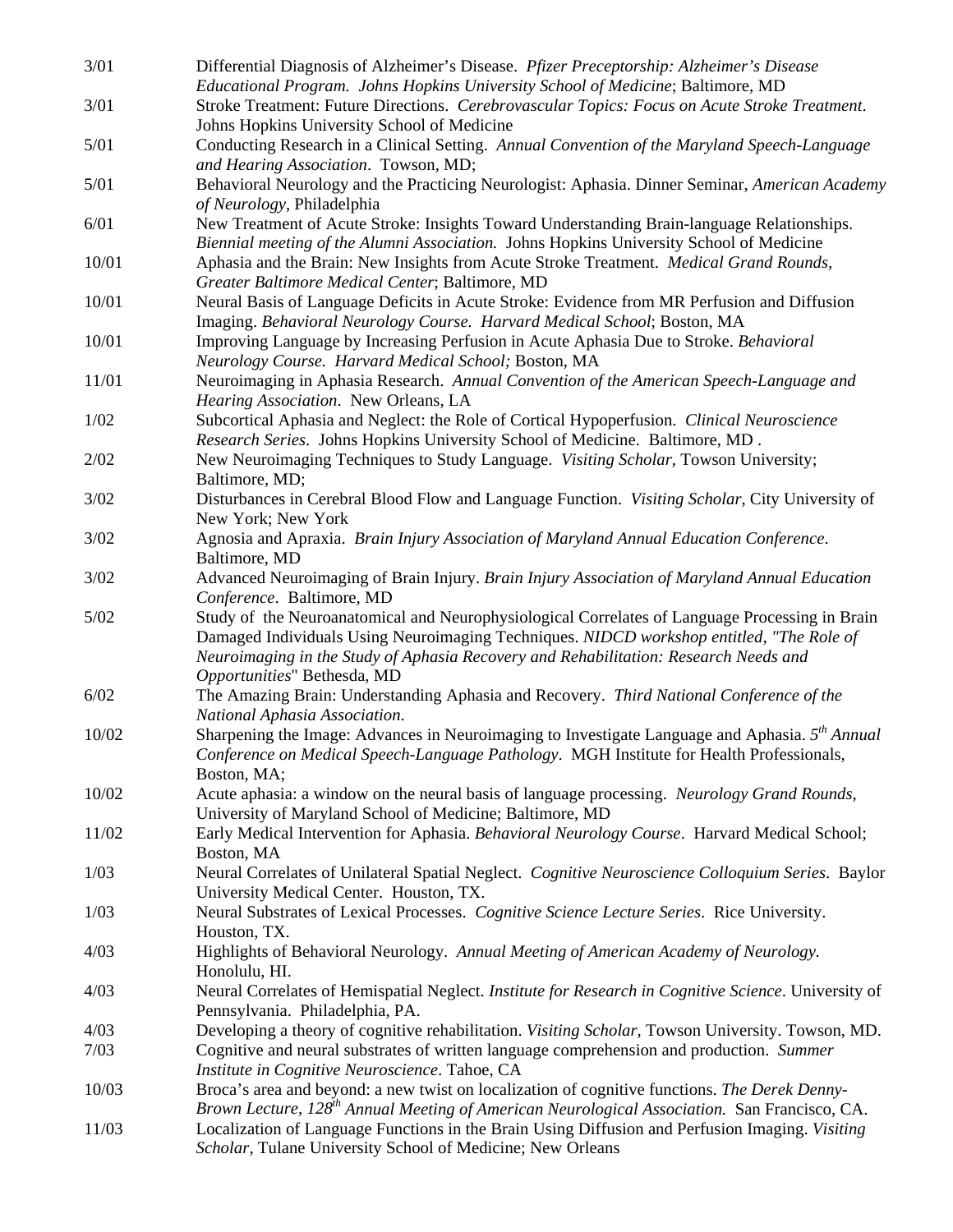| 2/04   | Evaluating the Neural Basis of Cognitive Processes with Magnetic Resonance Perfusion Imaging.                                                               |
|--------|-------------------------------------------------------------------------------------------------------------------------------------------------------------|
|        | Annual Meeting of the International Neuropsychological Society. Baltimore, MD.                                                                              |
| 4/04   | Lesion-Deficit Association Studies: Don't throw the baby out with the bath water. Annual Meeting<br>of the Behavioral Neurology Society. San Francisco, CA. |
| 5/04   | Pharmaceutical adjuncts to aphasia therapy. Cognitive Rehabilitation Research: Mapping Theory to                                                            |
|        | Treatment Intervention; Philadelphia, PA                                                                                                                    |
| 5/04   | The dominant role of the nondominant hemisphere in computing spatial representations for reading                                                            |
|        | and writing. Clinical Aphasiology Conference. Deer Valley, Utah                                                                                             |
| 8/04   | Diffusion Tensor Imaging and Perfusion MRI in acute stroke. White Matter in Cognitive Science:                                                              |
|        | Advances in Diffusion Tensor Imaging and Its Applications. New York Academy of Sciences                                                                     |
| 2004   | Improving Cognitive Function with Neurosurgery: What Do the Effects Tell Us about the Brain?                                                                |
|        | Neurosurgery Grand Rounds. Johns Hopkins Hospital, Baltimore, MD.                                                                                           |
| 11/04  | On the Brink: Recovering from Stroke. A Woman's Journey 2004. Baltimore, MD                                                                                 |
| 12/04  | Focal Dementia Syndromes: What do they reveal about the brain? Neurology Grand Rounds,                                                                      |
|        | George Washington University School of Medicine. Washington, DC                                                                                             |
| 12/04  | Space: the Next Frontier for Neuroimaging. Neurology Grand Rounds, Johns Hopkins University                                                                 |
|        | School of Medicine. Baltimore, MD                                                                                                                           |
| 1/05   | New Imaging in Stroke: Applications in Stroke Intervention and Cognitive Science. Visiting                                                                  |
|        | Scholars Program. Temple University/ Moss Rehabilitation Institute                                                                                          |
| 3/05   | Imaging Aphasia Recovery. Neurology Grand Rounds, Johns Hopkins University School of                                                                        |
|        | Medicine. Baltimore, MD                                                                                                                                     |
| 3/05   | Differentiating Alzheimer's from Non-Alzheimer's Dementia. 11th Annual Update on The                                                                        |
|        | Treatment of Alzheimer's and Related Disorders: Defining the Standard of Care. Johns Hopkins                                                                |
| 4/05   | New Insights about Language and Stroke Recovery from Imaging Aphasia. 7 <sup>th</sup> Annual National                                                       |
|        | Meeting on Rehabilitation Psychology. Baltimore, MD                                                                                                         |
| $5/05$ | Recovery from Stroke: Phases and Brain Bases. Kick-off Lecture for the Grover Lecture Series,                                                               |
|        | College of Health and Human Services, Ohio University. Columbus, Ohio                                                                                       |
| $5/05$ | Localizing Function in the Brain: A New Twist on Lesion-Deficit Studies. Visiting Scholar, College                                                          |
|        | of Health and Human Services, Ohio University. Columbus, Ohio;                                                                                              |
| 9/05   | Mechanisms of Acute and Chronic Recovery from Stroke. Medical Grand Rounds. Johns Hopkins                                                                   |
|        | Hospital. Baltimore, MD.                                                                                                                                    |
| 9/05   | Transitioning from K23 to Independent Investigator. American Neurological Association/NINDS                                                                 |
|        | Career Development Symposium. San Diego, CA                                                                                                                 |
| 11/05  | Novel Approaches to Assessing and Treating Acute Ischemic Stroke. Looking Forward:                                                                          |
|        | Tomorrow's Neurology. Baltimore, MD                                                                                                                         |
| 1/06   | Mechanisms of Language Recovery after Stroke. Neurology Grand Rounds. Massachusetts General                                                                 |
|        | Hospital. Scheduled January, 2006.                                                                                                                          |
| 3/06   | Key Note Address, A Review of Neuroimaging and Insights into the Neural Basis of Aphasia and                                                                |
|        | Recovery. Maryland Speech Language and Hearing Association Annual Convention. Frederick,                                                                    |
|        | Maryland. Scheduled March 2006                                                                                                                              |
| 4/06   | Cognitive Improvements after Shunting. Dinner Seminar, Evaluation and Management of Normal                                                                  |
|        | Pressure Hydrocephalus. Annual Meeting of American Academy of Neurology, Scheduled April,                                                                   |
|        | 2006                                                                                                                                                        |
| 4/06   | Language. Half-day course, Behavioral Neurology: Issues in Cognitive Impairment, Annual Meeting                                                             |
|        | of American Academy of Neurology, Scheduled April, 2006                                                                                                     |

## **International Invited Lectures**

- 3/90 Levels of Representation, Coordinate Frames, and Unilateral Neglect. *Visual Dyslexia/ Disorders of Reading and Writing*. Grange-over-Sands, England 9/90 The relationship between theories of lexical processing and theories of rehabilitation. *Cognitive Neuropsychology and Cognitive Rehabilitation*. Birmingham, England 5/93 Levels of Spatial Representation in Reading, Spelling, and Nonlexical Object Processing: Evidence
	- from Dissociable Patterns of Unilateral Spatial "Neglect". *Theoretical issues in Cognitive Neuropsychology,* Trieste, Italy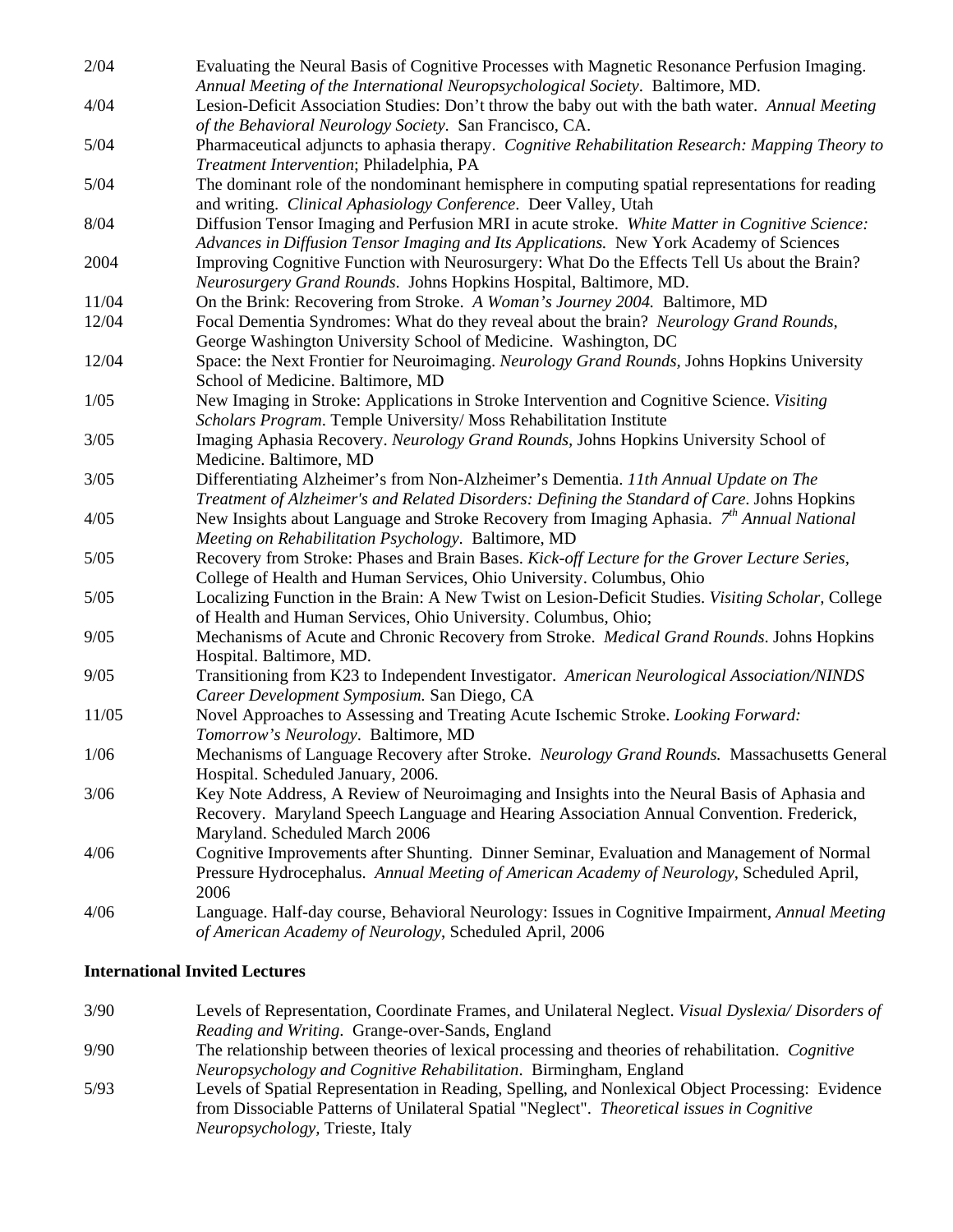| 11/93  | Category- and Modality Specific Deficits in Lexical Processing. The Ninth International Symposium                                      |
|--------|----------------------------------------------------------------------------------------------------------------------------------------|
|        | of the Tokyo Metropolitan Institute for Neuroscience. Tokyo                                                                            |
| 1/94   | Where Do Semantic Errors Come From? Here, There, and Everywhere. The Twelfth European                                                  |
|        | Workshop on Cognitive Neuropsychology. Bressanone, Italy                                                                               |
| 1/95   | A Series of Therapy Studies for Naming Disorders. Birkbeck College Seminar Series. London,                                             |
|        | England;                                                                                                                               |
| 1/95   | Evidence for the Interaction of Phonological and Semantic Processes in Reading. Workshop on the                                        |
|        | Cognitive Neuropsychology of Reading and Writing. Paris, France                                                                        |
| $5/95$ | What's in a Name? A Model of the Cognitive Processes Underlying Picture Naming. International                                          |
|        | conference on aphasiology (Sponsored by the Dutch Aphasia Foundation and the Association for                                           |
| $5/95$ | Clinical Linguists). Groningen, Holland<br>Trials and Tribulations in the Treatment of Naming Impairments. International Conference on |
|        | Aphasiology. Groningen, Holland                                                                                                        |
| 8/00   | Regions of Hypoperfusion Associated with Selective Levels of Impairment in the Reading Process.                                        |
|        | World Federation of Neurology Research Group on Aphasia and Cognitive Disorders; Salvador,                                             |
|        | <b>Brazil</b>                                                                                                                          |
| 6/01   | Apraxia and Agnosia. Second Annual Residential Course for Young Neurologists: Restoration of                                           |
|        | Function in Neuropsychology. Alviano, Italy.                                                                                           |
| 6/01   | Neuropsychological Testing for Apraxia and Agnosia. Second Annual Residential Course for Young                                         |
|        | Neurologists: Restoration of Function in Neuropsychology. Alviano, Italy                                                               |
| 6/01   | Cognitive Rehabilitation of Naming Impairments. Second Annual Residential Course for Young                                             |
|        | Neurologists: Restoration of Function in Neuropsychology. Alviano, Italy                                                               |
| 7/01   | Modality-specific Deterioration in Naming Verbs: Implications for Models of Lexical Access.                                            |
|        | International Neuropsychological Society. Brazilia, Brazil                                                                             |
| $5/02$ | Neural Substrates of Lexical Processes: Evidence from MR Perfusion and Diffusion Imaging.                                              |
|        | Inaugural Scientific Meeting of the Institute for Brain Sciences. Hopital Purpan, Toulouse, France                                     |
| 6/02   | Mechanisms of Language Recovery after Stroke: Neuroplasticity, Compensation and Reperfusion.                                           |
|        | 3rd International Congress Genetics and Regeneration in Neuroscience; Terni, Italy                                                     |
| 9/02   | For a theory of rehabilitation: What have we learned in the decade of the brain? International                                         |
|        | Scientific Meeting on Effectiveness of Rehabilitation of Cognitive Deficits. Cardiff, Wales.                                           |
| 9/02   | Deterioration of naming in primary progressive aphasia: Word class and modality effects.                                               |
|        | Frontotemporal Dementia and Pick's Disease Conference. London, Ontario.                                                                |
| 11/02  | Reperfusion and Neuroplasticity in Language Recovery. Symposium on Cerebral Blood Flow.<br>Rome, Italy.                                |
| 4/03   | On Saying and Writing Sleigh versus Slay and Rite versus Write. Verbs: Properties, Processes and                                       |
|        | Problems. University College London. London, UK                                                                                        |
| $5/03$ | Investigations of the Neural Substrates of Language with MR Perfusion Imaging. Cambridge                                               |
|        | University. Cambridge, UK                                                                                                              |
| 5/03   | Prognosis for recovery from subcortical aphasia. Neurorehabilitation of Aphasia. Institute                                             |
|        | Guttman, Barcelona, Spain                                                                                                              |
| 6/03   | Mechanisms of Language Recovery after Stroke. International Congress, "Stroke Today." Spoleto,                                         |
|        | Italy.                                                                                                                                 |
| 7/03   | Imaging of Language Processing and Disorders. Joint meeting of the International                                                       |
|        | Neuropsychological Society and the German Neuropsychological Society; Berlin, Germany.                                                 |
| 8/03   | Brain and Language: the Contribution of Perfusion Scanning. Annual Science of Aphasia                                                  |
|        | Conference; Trieste, Italy                                                                                                             |
| 10/03  | The Cognitive Neuropsychological Approach to Treatment: Limitations and Contributions. Aphasia                                         |
|        | Therapy Workshop: Current Approaches to Aphasia Therapy. Vienna, Austria                                                               |
| 2/04   | Acquired Aphasic Syndromes: A Primer for Neurologists, Psychiatrists, and Neuropsychologists.                                          |
|        | Annual Meeting of the British Neuropsychiatry Association. London, England                                                             |
| 2/04   | Studies of the neural bases of cognitive functions using MR Perfusion imaging. Functional Imaging                                      |
|        | Laboratory; Wellcome Department of Imaging Neuroscience; Institute of Neurology. London,                                               |
| 3/04   | England.<br>Subcortical aphasia and neglect. Fourth Conference of Neurology. Santiago, Cuba                                            |
| 9/04   | What can acute aphasia tell us about the brain? Key Note Address, 28 <sup>th</sup> Annual Convention of                                |
|        | Neuropsychology Association of Japan. Hiroshima, Japan                                                                                 |
| 9/04   | Stages and mechanisms of recovery from aphasia. $28th$ Annual Convention of Neuropsychology                                            |
|        |                                                                                                                                        |